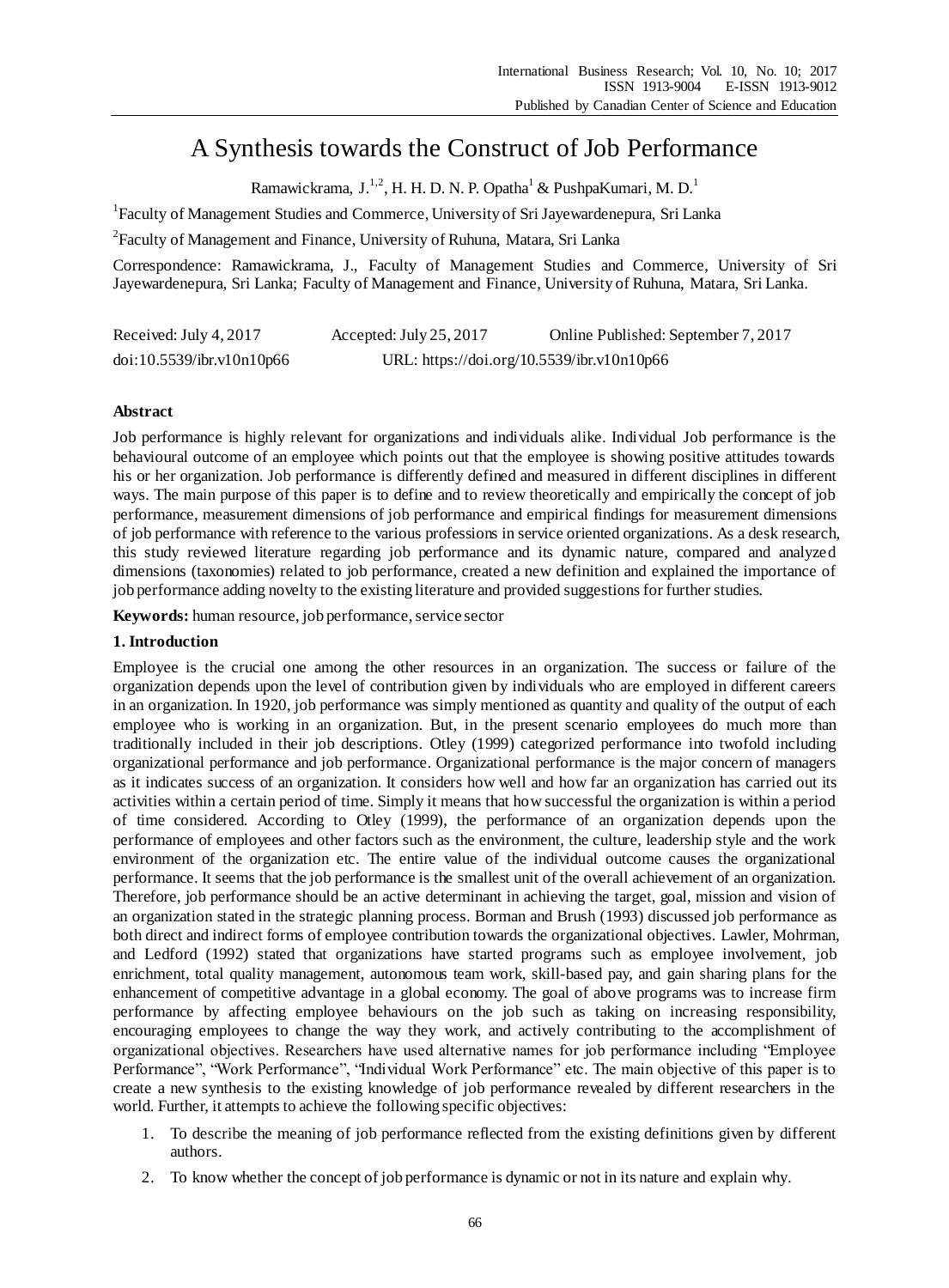- 3. To find out whether job performance is a unidimensional concept or a multidimensional concept.
- 4. To identify the dimensions of job performance and determine the most frequently used ones based on existing literature.
- 5. To reveal whether there are diverse dimensions of job performance in relation to different professions.
- 6. To explain why job performance is very important.

#### **2. Method**

This paper discusses theoretical background of job performance including diverse definitions, nature, dimensions of job performance, importance and empirical findings of different dimensions of job performance which represent different professions in service sector organizations. Therefore, this paper is based on literature review. Archival method is more important for methodological review of existing literature (Tranfield, Denyer & Smart, 2003). In 2013 Sekaran and Bougie advised that academic books and journals are, in general, the most useful sources of information. Hence, published information over the past years in relevant books and refereed journals was utilized for reviewing literature.

## **3. Literature Review: Job Performance**

#### *3.1 Definitions of Job Performance*

The following Exhibit 1 shows how authors defined the construct of job performance.

Exhibit 1. Definitions of Job Performance

| Year | Author                    | <b>Definition of Job Performance</b>                                                  |
|------|---------------------------|---------------------------------------------------------------------------------------|
| 1974 | Porter and Lawler         | A function of individual ability, skills and effort in a given situation.             |
| 1984 | Bernardin and Beatty      | The record of outcomes produced by a specified job function or activity during a      |
|      |                           | specified time period.                                                                |
| 1986 | Hunter                    | The single result of an employee's work.                                              |
| 1990 | Campbell                  | Behaviours or actions those are relevant to the goals of the organization.            |
| 1993 | Borman and Motowidlo      | Three important features are highlighted as follows:                                  |
|      |                           | Work performance should be defined in terms of behaviour rather than<br>i.            |
|      |                           | results.                                                                              |
|      |                           | ii.<br>Work performance includes only those behaviours that are relevant to the       |
|      |                           | organization's goals,                                                                 |
|      |                           | Work performance is a multidimensional concept.<br>iii.                               |
| 1998 | Ferris et al.             | Employee's job performance depends on or is a consequence of some combination of      |
|      |                           | ability, effort and opportunity.                                                      |
| 1998 | Bernardin and Russell     | The record of outcomes produced on a specified job function or activity during a      |
|      |                           | specified time period.                                                                |
| 2000 | Viswesvaran and Ones      | Scalable actions, behaviour and outcomes that employees engage in or bring about that |
|      |                           | are linked with and contribute to organizational goals.                               |
| 2002 | Mathis and Jackson        | Contribution of employees to the organization.                                        |
| 2007 | Griffin                   | The sum of behaviours of employees.                                                   |
| 2008 | Pushpakumari              | The performance in terms of effort extended to the job of an employee.                |
| 2009 | <b>Stewardt and Brown</b> | The contribution that individuals make to the organization that employs them.         |
| 2015 | Opatha                    | An employee's job performance is the extent to which duties and responsibilities have |
|      |                           | been carried out. Two major criteria of measuring job performance are quantity of     |
|      |                           | work and quality of work.                                                             |

## *(Source: based on literature)*

According to these different definitions, at the very beginning Porter and Lawler (1974) considered that job performance is a function of individual ability, skills and effort in a given situation. Others added several highlighted elements to this concept and some considered it as an individual behaviour, closely linked with organizational goals. Murphy (1989) explained that job performance should be defined in terms of behaviour rather than results. Campbell et al. (1990) mentioned that one attribute, one outcome or one factor cannot be labeled as job performance. Hence, it should be a multidimensional construct.

#### *3.2 Dynamic Nature of Job Performance*

Due to the changing nature of work and organizations, individual work performance has taken a newer face from traditional views of individual work performance (Ilgen & Pulakos, 1999). In 1995 Howard, as cited in Griffin et al. (2007) discussed two of the major changes; increasing independence and the uncertainty of work system. Campbell et al. (1990) and Murphy and Jackson (1999) stated the necessity of modern measures and they mentioned; "Early approaches to work performance did not account for the full range of behaviours that contribute to effectiveness when systems are uncertain and interdependent". Sonnentag and Frese (2001)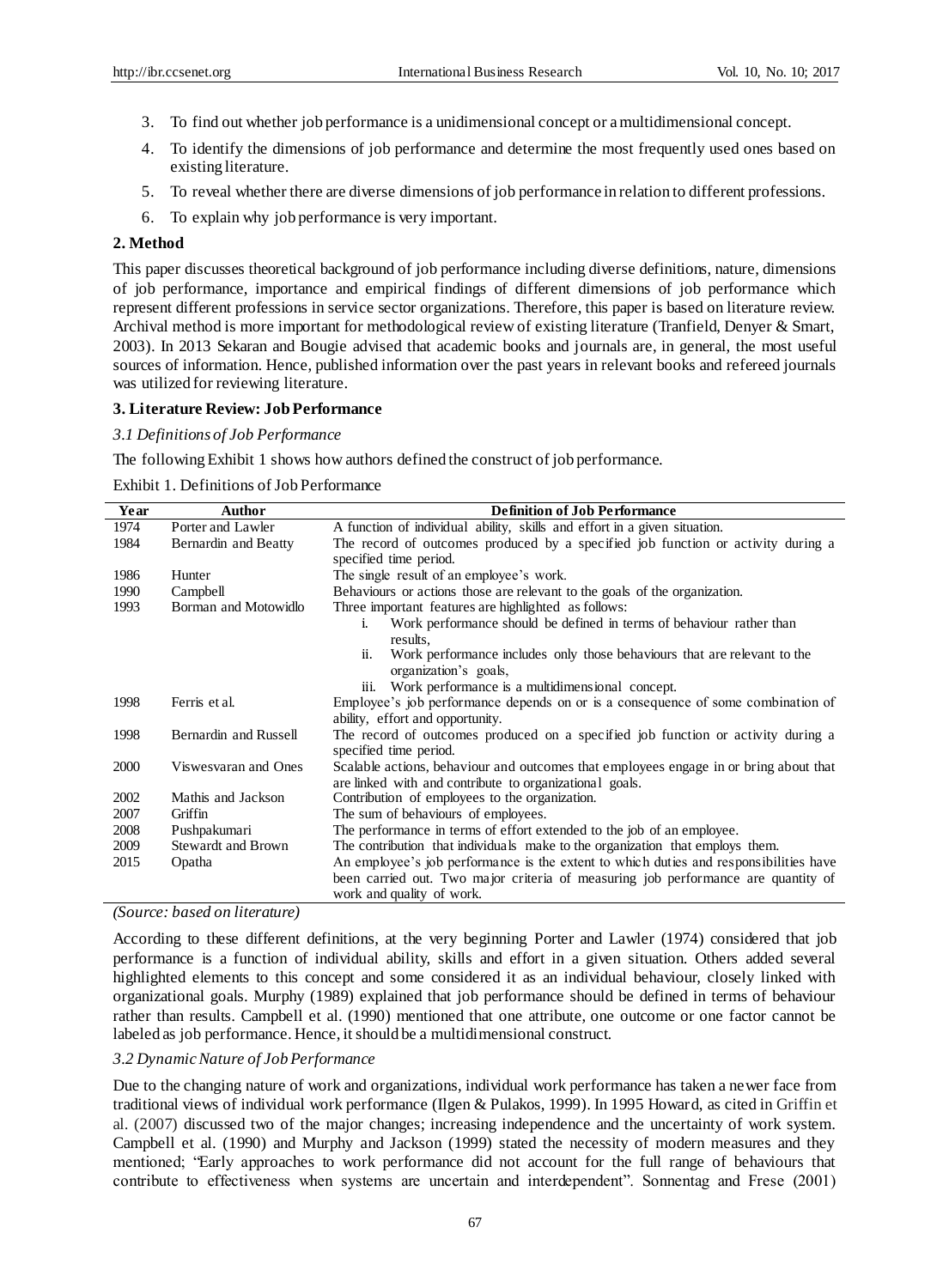highlighted that individual performance is not stable overtime. Variability in an individual's performance overtime reflects on two reasons. They are: 1. Learning process and other long-term changes, 2. Temporary changes in performance. As per, they explained that the nature of job performance is a purely personal related concept which may vary from different types of perspectives faced by individuals. Three types of perspectives of performance were mentioned based on the performance theory. They are: 1. Individual differences perspective, 2. Situational perspective and 3. Performance regulation perspective.

*The individual differences perspective* focuses on performance differences between individuals. According to individuals' personal capacities including personality, cognitive ability, motivation, and professional experiences may become an impact on job performance. On the other hand, some performance improvement programs such as exploring to specific experiences, training programs enable to enhance job performance of individuals.

*The situational perspective* refers to the factors in the individuals' environment that stimulate and support or hinder performance. It means that "*which situations do individuals perform best?*" Job characteristics, role stressor, situational constrains may affect the individual job performance. As a result, new job designing activities can be implemented due to its dynamic nature of job performance.

*The performance regulation perspective* takes a different look from the other two perspectives. This perspective focuses on the performance process itself and conceptualizes it as an action process. However, this perspective considers organizational level activities for the enhancement of job performance including goal setting, training and job designing, behaviour modification, improvement of action process, feedback intervention etc. Accordingly, job performance can be changed and improved through right identification of its dynamic nature.

Though it is discussed as separated perspectives, researchers often combined two or more of these approaches together to explain employee performance. For example, Barrick and Mount, (1993), suggest a linkage between individual differences and situational perspective. Further, Waldman (1994) also explained a model of performance in relation to individual differences perspective and the situational perspective. According to Waldman (1994), he assumes that both personal factors (individual difference variables) and system factors (situational variables) have an effect on job performance."

# *3.3 Job Performance as a Unidimensional Concept or Multi-Dimensional Concept*

As stated above, job performance is not a concrete construct in nature. According to Ghiselli (1956), Campbell (1990), Austin and Villanova (1992), Campbell, McCloy, Oppler and Sager (1993), as cited in Hunt (1996), "Job performance is often treated as a unidimensional construct despite a variety of theories and empirical evidence suggesting that it is multidimensional." Campbell (1990) as cited in Johnson and Meade (2010), mentioned that majority of researchers noted that job performance is inherently multidimensional. Hunt (1996) mentioned "the persistence tendency to treat job performance as unidimensional may be due in part to the lack of adequate, empirically developed and tested taxonomies that clearly illustrate different dimensions of job performance." Hence, following part of the discussion is based on how different authors categorized dimensions for measuring job performance theoretically as well as empirically.

# *3.4 Dimensions of Job Performance Based on Different Authors*

Burtt (1926) and Viteles (1932), as cited in Viswesvaran (2001), have considered both the organizational and individual perspective of job performance for assessment purpose. As a result, both organizational records (objective evaluation) and subjective (individual) evaluation measures have been categorized. The objective measures considered the result based evaluation and subjective measures considered judgment based on personal traits.According to the nature the subjective measures are difficult to decide than the objective measures.

In1944, Toops argued a distinction between accuracy (quality or lack of errors) and quantity (volume of output) as one of the earliest attempts for hypothesizing job performance. As a result, Toops has scheduled measures of job performance into five including 1. Unit of production, 2. Quality of work, 3. Tenure, 4. Supervisory, and 5. Leadership abilities. In 1957 Wherry as cited in Viswesvaran (2001), itemized six dimensions for job performance including 1. Output, 2. Quality, 3. Lost time, 4. Turnover, 5. Training time or promotion ability, and 6. Satisfaction. Moreover, In 1976 Smith distinguished between hard criteria and soft criteria. While the hard criteria were the organizational records, the soft criteria were the subjective evaluation.

In 1980 Schmidt, as cited in Viswesvaran (2001), classified organizational records into direct measures and indirect measures based on the production and personal data. Direct measures of production data included the number of units produced, quality of products in terms of scrap material produced and so forth. Such organizational records are considered more 'Objective' evaluation. Indirect measures depend on human judgment. Individual job performances are considered 'Subjective' evaluation that can be either ratings or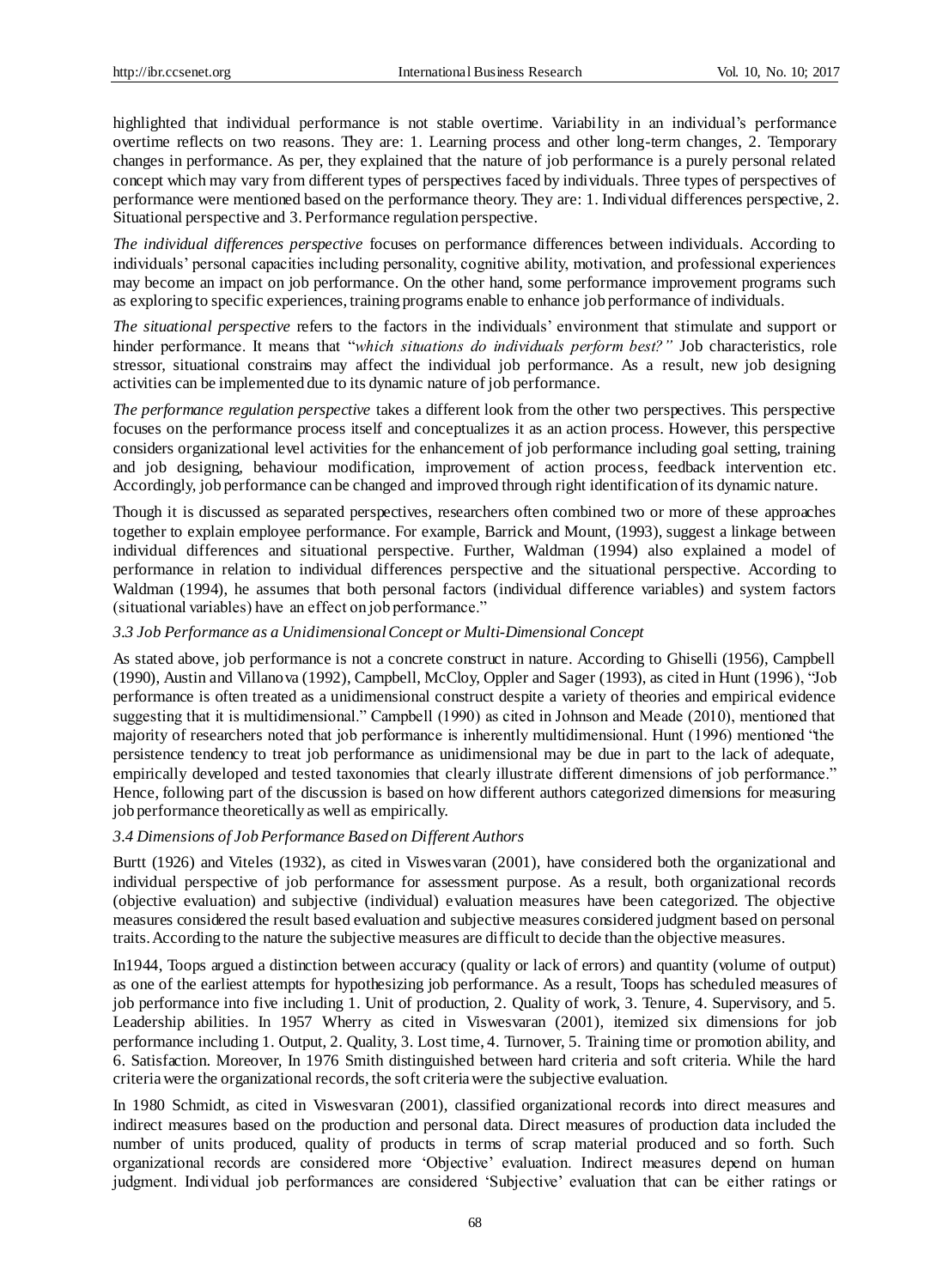rankings such as tenure, tardiness, lateness, accidents, filling grievances, promotion rates and absence etc.

In 1986 Hunter described characteristics that can predict future job performance including 1. Past performance of related jobs, 2. Job knowledge, 3. Psychomotor skills, 4. Cognitive abilities, 5. Social skills and Job related attitudes such as Need for enthusiasm, Stress and control, Achievement. Bernardin and Beatty (1984) also assessed job performance in terms of six dimensions. They are: 1. Quality, 2. Quantity, 3. Timeliness, 4. Cost-effectiveness, 5. Need for supervision and 6. Interpersonal impact.

Generally, performance data were categorized into two groups including judgmental and nonjudgmental measures by Landy and Farr in 1983. Although judgmental methods are more widely used, objective performance indices (for example: production output, scrap rates and time to complete a task) have been useful measures of performance for routine, manual jobs since the 1940s (Rothe, 1951; Rothe & Nye, 1961) and these measures have received renewed attention more recently (Bass & Turner, 1973). Further, other nonjudgmental measures that do not directly measure performance but would provide information on the general health of the organization (for example: grievances, accidents, absenteeism and turnover were considered). Moreover, the following discussion is based on dimensions of job performance which have been used by previous researchers for their studies and few of them are summarized in chronological order.

In 1986 Brief and Motowidlo declared about Pro-social organizational behaviour and the most pro-active behaviours include personal initiatives. Consequently, employees show personal initiatives when their behaviours fit an organization mission, when their goals have a long-term focus, and when they are capable of finding a solution for the challenging situation. The easy way to identify the forms of pro-social behaviour is observing the acts of members such as helping, sharing, donating, and volunteering. According to them, "pro-social organizational behaviour is:

- 1. performed by a member of an organization,
- 2. directed towards an individual, group or organization with whom he or she interacts while carrying out his or her organizational role, and
- 3. performed with the intention of promoting the welfare of the individual, group or organization towards which it is directed" (Brief and Motowidlo (1986), as cited in Hazzi & Maldaon in 2012).

Thirteen types of pro-social organizational behaviours were specified by Brief and Motowidlo in 1986. They are:

- 1. Assisting co-workers with job-related matters
- 2. Showing leniency
- 3. Providing service/product to consumers in organizationally consistent ways
- 4. Providing service/product to consumers in organizationally inconsistent ways
- 5. Helping consumers with personal matters unrelated to organizational services/products
- 6. Complying with organizational values, policies and regulations
- 7. Suggesting procedural, administrative or organizational improvements
- 8. Objecting to improper directives, procedures or policies
- 9. Putting forth extra effort on the job
- 10. Volunteering for additional assignments
- 11. Staying with the organization despite temporary hardships
- 12. Requesting the organization favourably
- 13. Assisting co-workers with personal matters

In 1998 Organ classified two types of contextual performance behaviours including:

- 1. Organizational citizenship behaviour and
- 2. Pro-social behaviour

Accordingly, he has mentioned that there are five widely accepted components of organizational citizenship behaviour including 1. Altruism, 2. Conscientiousness, 3. Civic virtue, 4. Courtesy, and 5. Sportsmanship. They are in detail as follows:

1. Altruism- an employee's tendency to help other co-workers in the firm with their work (helping behaviour).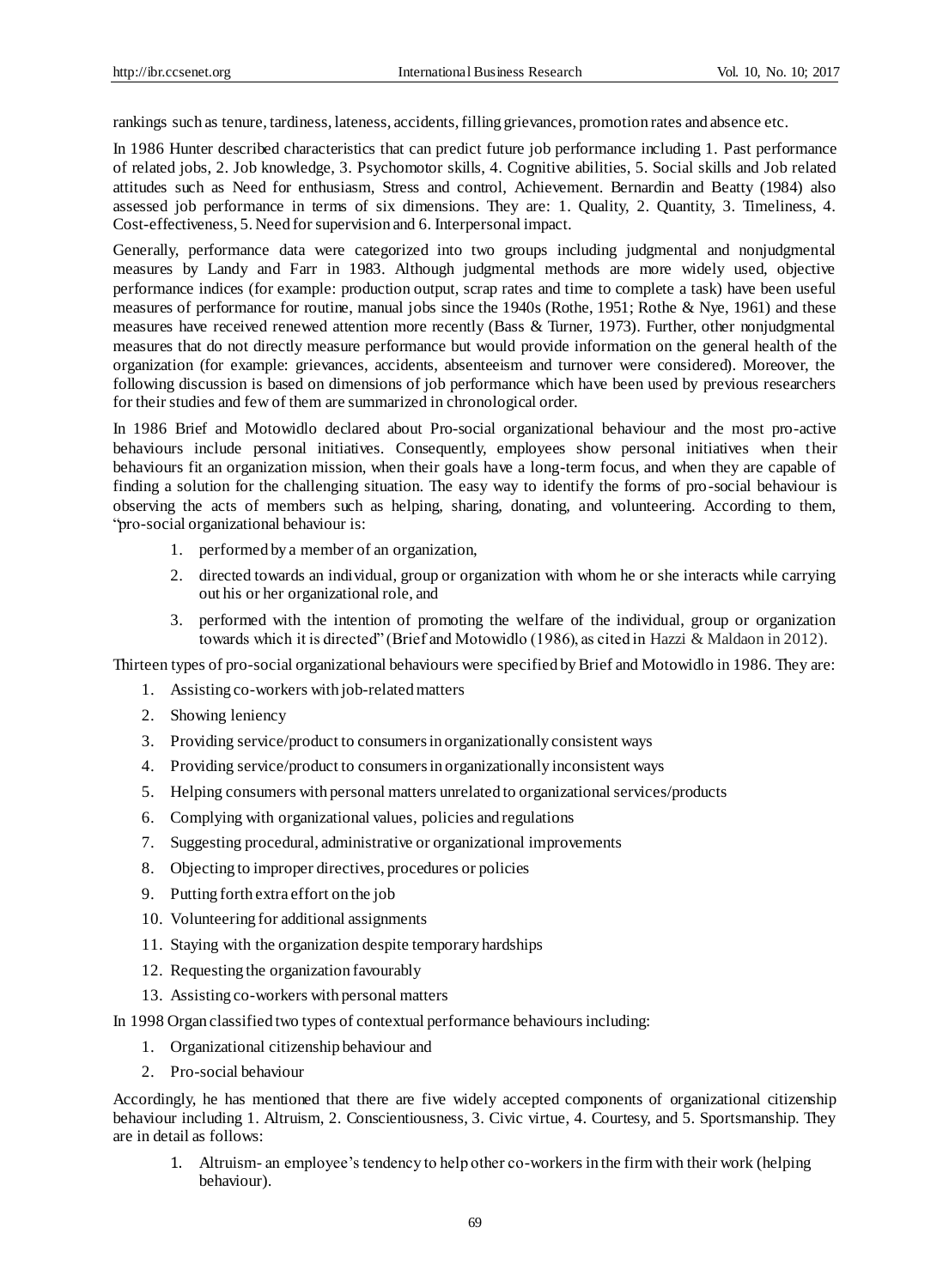- 2. Conscientiousness- an employee's decision to do the job by compliance to organizational norms and the need to surpass formal requirements
- 3. Civic virtue when an employee participates responsibly in matters pertaining to the organization's political life.
- 4. Courtesy- prevention of problems arising from work relationship and treating other co-workers with respect.
- 5. Sportsmanship- an employee's reaction to trivial matters by not complaining and maintaining a positive attitude.

In 1989 Murphy elaborated four dimensions of job performance such as:

- 1. Task oriented behaviour: accomplishment of duties and responsibilities of someone's job.
- 2. Interpersonally oriented behaviour: represented by any interaction the focal employee has with other employees. This can be task related and non-task related behaviours including cooperating, communicating, exchanging job related information.
- 3. Down-time behaviour: employees engage in during their free time either at work or off-site.(for examples. outside behaviour that causes lateness, absences)
- 4. Destructive or hazardous behaviour: Non-compliance with rules, violence on job, theft and other behaviours counterproductive to the goals of the organization.

Campbell et al. (1990) proposed a general latent structure of job performance with eight performance components. They are:

- 1. Job- specific task behaviours: behaviours that an individual undertakes as a part of a job
- 2. Non –job –specific task behaviours: do not pertain only to a particular job
- 3. Written and oral communication behaviours: include formal and informal oral and written presentations to various audiences in many different jobs in the work force
- 4. Demonstrating effort: consistency or perseverance and intensity of the individuals to complete the task
- 5. Maintaining personal discipline: individual would be expected to be in good standing with the law
- 6. Facilitating peer and team performance: acting as a good role model, coaching, giving advice or helping to maintain group goals
- 7. Supervision or leadership position: responsible for meeting out rewards and punishments. These aspects of performance occur in a face to face manner
- 8. Management or administration: setting organizational goal or responding external stimuli to assist a group in achieving goals of organization.

In 1993, Borman and Brush discussed employee performance based on two basic dimensions including:

- 1. In-role work performance
- 2. Extra-role performance

*In-role work performance* involves activities that are related to employees' formal role requirements (Borman & Motowidlo, 1993). According to Brown (1996), generally it is believed that job involvement, by positively affecting employees' motivation and effort, leads to higher level of in-role job performance. Williams and Anderson (1991) described "In-role performance as the work behaviour that is related to duties and responsibilities that are formally specified in the employment contract."

*Extra role performance* involves certain behaviours of employees which are not part of their formal job requirements as they cannot be prescribed in advance for a given job but they help in the smooth functioning of the organization as a social system (Bateman & Organ, 1983). This type of behaviour is called as organizational citizenship behaviour and it can be divided into two categories.

The first is the 'organization-oriented citizenship behaviour', for example, adhere to the informal rules that aim at maintaining the work orders, when one cannot go to work, he or she will ask for leave in advance etc. The other category is 'individual-oriented organizational citizenship behaviour'. For this category, the direct purpose of the subjective behaviour is to benefit the individual, but it indirectly contributes to the organization by this way and examples are help absent colleagues to complete the work, interpersonal assistance. The organization-oriented citizenship behaviour is labeled common obedience or compliance, on the other hand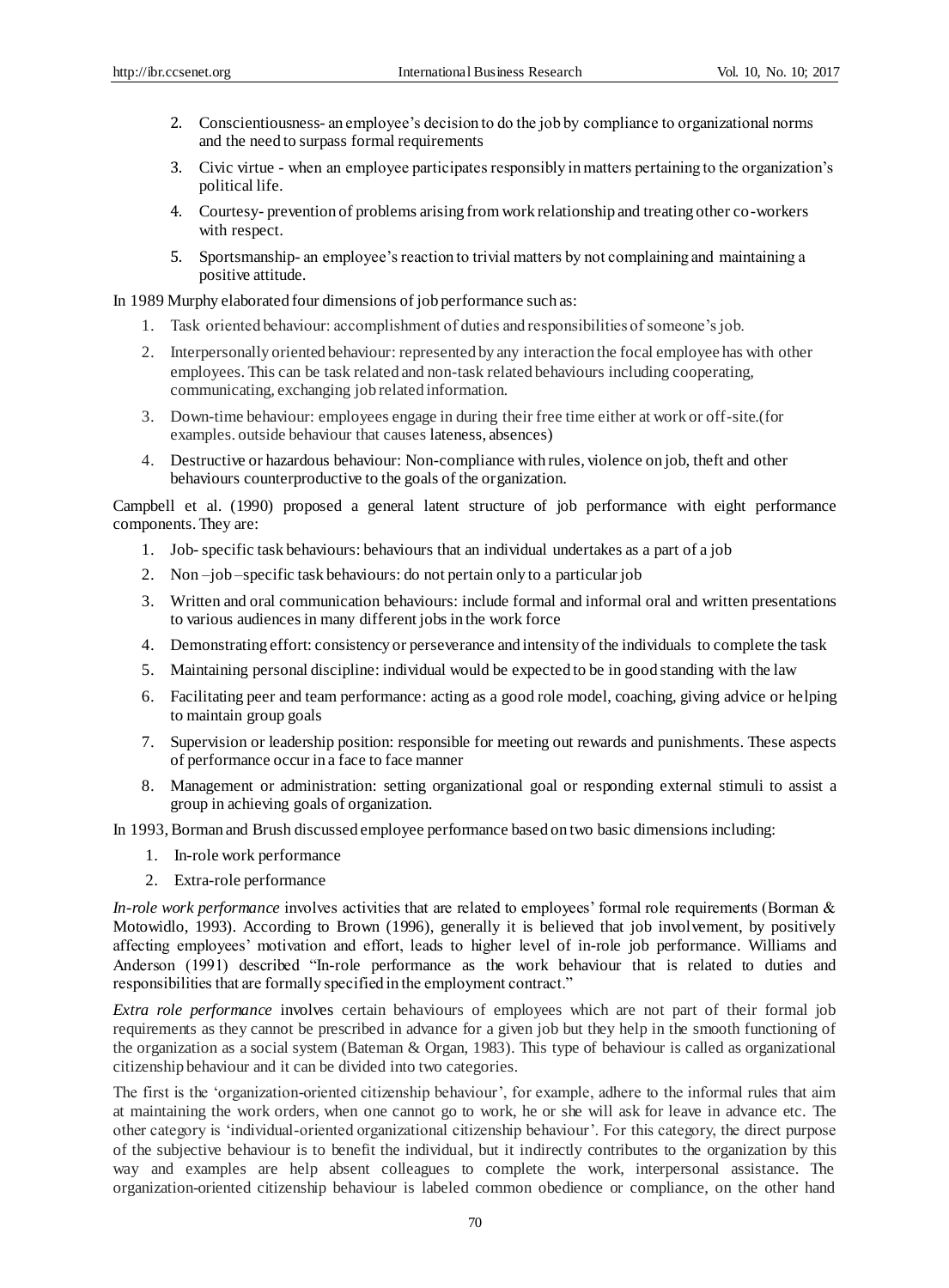individual-oriented organizational citizenship behaviour is labeled altruism.

In1993 Borman and Motowidlo also considered performance as a multi-dimensional concept through a twofold categorization:

- 1. Task Performance
- 2. Contextual Performance

*Task performance* is "the proficiency with which job incumbents perform activities that are formally recognized as part of their jobs; activities that contribute to the organization's technical core either directly by implementing a part of its technical process, or indirectly by providing it with needed materials or services" (Borman & Motowidlo, 1993). They believed that the contribution should be included in task performance; direct (for example; in the case of production workers) or indirect (for example; in the case of managers or staff personnel). It is highlighted two central features of task performance that are formally recognized as part of the job and contribute to the technical core. Murphy (1989) defined task performance as "the accomplishment of tasks within an incumbent's job description." Further, in recent years paid attention to specific aspects of task performance such as innovation and customer oriented behaviour become increasingly important as organizations put greater emphasis on customer service (Anderson & King, 1993; Bowen & Weldman, 1999; as cited in Sonnentag & Frese, 2001).

*Contextual performance* is also not a single set of uniform behaviours. Van Dyne and Lepine (1998) mentioned it as a multi-dimensional concept. Moreover, Motowidlo and Van Scotter (1994), Borman and Motowidlo (1997), Hattrup, and O' Connell, and Wingate (1998), as cited in Sonnentagand Frese (2001), mentioned "Contextual performance is predicted by other individual variables, not only task performance. Abilities and skills tend to predict task performance while personality and related factors tend to predict contextual performance."

Not only having the above basic category of task and contextual behaviour of job performance, but also Hunt (1996) proposed "Generic work behaviour" as taxonomies of job performance. It is defined as behaviour that contributes to the performance of virtually any job independent of technical job roles. Eight specific dimensions of generic work performance have been suggested through a specific analysis of employee behaviours in retail settings. These dimensions were; 1. Industriousness, 2. Thoroughness, 3. Schedule Flexibility, 4. Attendance, 5. Off-task behaviour, 6. Unruliness, 7. Theft and 8. Drug misuse.

In 1996 Viswesvaran, Ones, and Schmidt suggested that context of job performance includes ten dimensions. They have categorized ten dimensions using a content analysis and conceptual grouping including 1. Productivity, 2. Effort, 3. Job knowledge, 4. Interpersonal competence, 5. Administrative competence, 6. Quality, 7. Communication competence, 8. Leadership, 9. Compliance with authority, and 10. Overall job performance. Afterward, in the early 2000s Viswesvaran and ones have categorized job performance into three broad dimensions including 1. Task performance, 2. Organizational citizenship performance, and 3. Counterproductive work behavior (Koopmans et al., 2011).

Pulakos et al. (2000) paid attention towards the dynamic nature of the environment and discussed another perspective of job performance. They highlighted the necessity of the concept of "Adaptive performance". Different authors have applied different names for adaptive performance such as Neal and Hesketh (1999), Pulakos et al. (2000) referred as *"Adaptive performance";* Murphy and Jackson (1999) *"Role flexibility".*  London and Mone (1999), as cited in Pulakos et al. (2000) used the term *"Proficiency of integrating new learning experiences*" Pulakos et al. (2000) have conducted a wide literature review and factor analysis. They have suggested an eight dimensional taxonomy for adaptive performance including:

- 1. Handling emergencies or crisis situation
- 2. Handling work stress
- 3. Solving problems creatively
- 4. Dealing with uncertain and unpredictable work situation
- 5. Learning work tasks, technologies and procedures
- 6. Demonstrating interpersonal adaptability
- 7. Demonstrating cultural adaptability
- 8. Demonstrating physical oriented adaptability

The idea presented by Pulakos and co-workers suggested that more empirical research is needed for increased importance of adaptive performance. Having a special attention on adaptive performance, Stokes (2008) has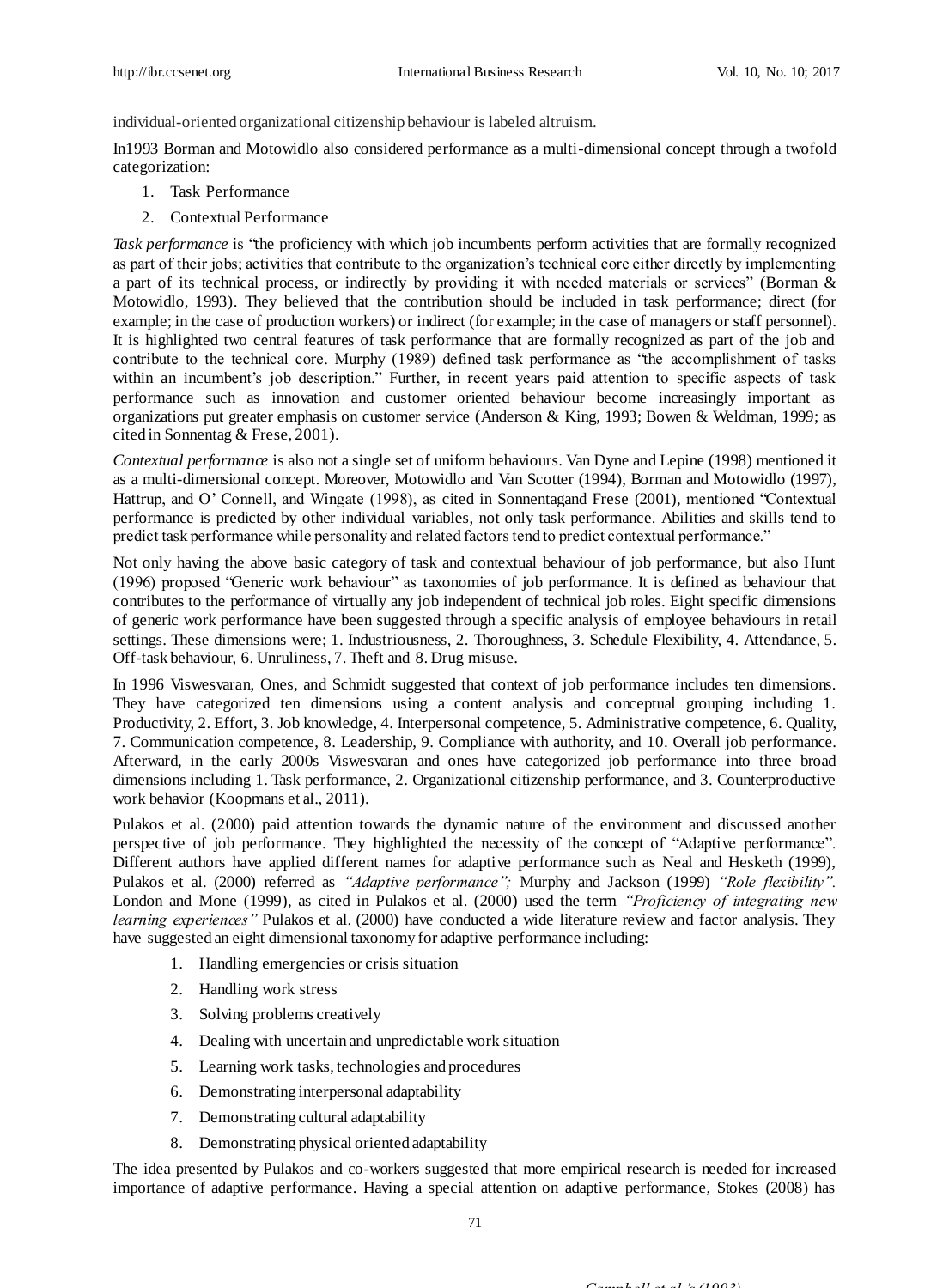done a convergent and predictive validity of adaptive performance. A Venn diagram has been created to review the amalgamated view of the leading job performance model. Figure 1shows this diagram and it mentions the nature of relationship among each dimension of job performance which has been mentioned by different scholars.



Figure 1. Amalgamated view of the leading job performance models

*(Source:* Stokes, *(2008). "Adaptive Performance: An Examination of Convergent and Predictive Validity")*

The Figure 1 includes three types of job performance domains. It is considered job performance an integrated model of three models introduced by Campbell et al. (1990), Borman and Motowidlo (1993), and Pulakos et al. (2000). Thus, it is too difficult to bring job performance clearly into a common category due to its subjective nature. It also provides proper evidence that there is no any reciprocal categorization of measurement dimensions of job performance. In accordance with Campbell (1990), Borman and Motowidlo (1993), it is mentioned that due to lack of unifying theoretical framework, job and non-job dimensions have been introduced by scholars. Hence, the above Venn diagram is important to identify the integrative nature among the different dimensions of job performance. However, the above figure emphasizes that there are no precisely defined categories for measuring job performance. One can use job performance dimensions as separate domains or a combination of more than one category together.

Rotundo and Sackett (2002) discussed three main performance dimensions under the general performance factors including:

- 1. Task performance
- 2. Citizenship performance
- 3. Counterproductive performance

*Task performance* occurs when employees perform actions that transform raw materials into goods and services. It is the most obvious form of contribution to an organization, because it represents behaviours that directly produce goods and services. In most organizations, a very large portion of employee effort is spent on task performance. Hence task performance is the "proficiency with which job incumbents perform activities that are formally organized as part of their jobs; activities that contribute to the organization's technical core either directly by implementing a part of its technical process, or indirectly by providing it with needed material or services" (Borman & Motowidlo, 1993). Task performances are divided into two parts: 1.Declarative knowledge, and 2. Procedural knowledge and skills (McCloy, Campbell & Cudeck, 1994). Declarative knowledge understands of what needs to be done to perform certain tasks. Under the procedural knowledge and skill, it is concerned the ability to perform the prescribed tasks. Therefore, the employee must know 'what to do' and 'how to do' the activities to perform an assigned task.

*Citizenship Performance* contributes to organization by building a positive organizational environment. This concept considers "behaviours of a discretionary nature that are not part of employees' formal role requirements, but nevertheless promote the effective functioning of the organization" (Organ, 1988). Therefore, employees are good citizens when they willingly go beyond minimum expectations to cooperate and help others, for example,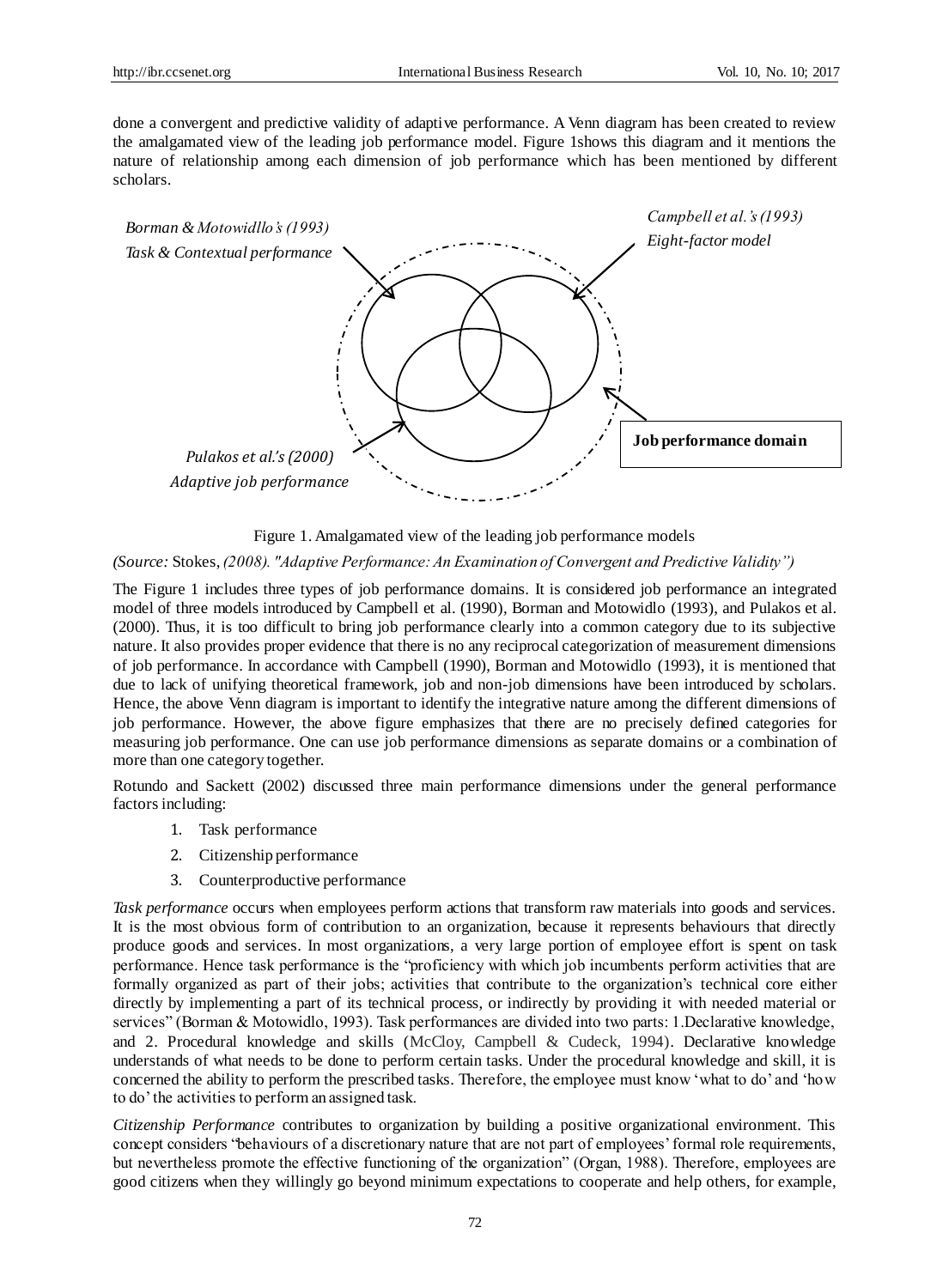volunteering to take on tasks that are not part of one's job.

Two major parts of citizenship behaviour are *Organizational citizenship behaviour* and *Interpersonal citizenship behaviour (*Scott & Judge, 2009). Employees engage in organizational citizenship behaviour when they do such things as protecting the organization's property, giving advance notice when unable to come to work, and following informal rules that help maintain order etc. The interpersonal citizenship behaviour is positive employee actions aimed at helping specific co-workers succeed. Such behaviours include taking time to listen to co-workers' problem, passing along information to peers, and helping people who have been absent etc.

*Counterproductive performance* is harmful to the organizations and its employees. Rotundo, et al. (2002) mentioned this as "it is non-task behaviour that has negative consequences for organizations and as well as employees". Due to such a circumstance, lower productivity is to be created (Dunlop & Lee, 2004). Counterproductive behaviour is also directed towards either the organization or specific individuals.

According to Robinson and Bennett (1995) these two dimensions are categorized into four distinct categories including production deviance, property deviance, political deviance and personal aggression.

While the production deviance and property deviance actions are directed towards organization, other two are directed towards interpersonal behaviour. Production deviance is considered as harmful employee actions aimed at reducing the speed and accuracy of production process such as taking unauthorized breaks, intentionally working slowly, wasting company resources etc. However, the more serious is property deviance which includes actions that destroy the assets of an organization such as sabotage of equipment, misuse of expense accounts or steal materials and products. Further, they defined the political deviance as harmful actions that are designed to harm the performance and career of the other employees such as gossiping about co-workers, showing favoritism, and competing with others in non-beneficial ways. However, more serious form of counterproductive behaviour directed toward individuals is personal aggression which is presented by unsympathetic acts including violence and sexual harassment.

In 2011 Koopmans et al. have proposed a conceptual framework of individual work performance as a systematic review. They had understood four theoretical dimensions including:

- 1. Task performance,
- 2. Contextual performance,
- 3. Adaptive performance,
- 4. Counterproductive work behaviour

This study used 123 indicators for the measurement process of the construct. The following sub areas show how they defined each dimension and used indicators to measure these dimensions.

*Task Performance* was defined as central job tasks which are assigned to employees. Accordingly, Koopmans and others included job knowledge, work quantity, work quality, keeping knowledge up-to-data, job skills, working accurately and neatly, planning and organizing, decision making, administration, solving problem, oral and written communication, monitoring and controlling resources under the category of task performance.

*Contextual performance* was referred to employee behaviour that supports the organizational, social and psychological environment in which the central tasks are performed. They included effort, initiative, attention to duty, enthusiasm, resourcefulness, motivation, dedication, persistence, proactivity, creativity, corporation with and helping others, communication, politeness, interpersonal relations and organizational commitment.

*Adaptive performance* was referred to an employee's proficiency in adapting to changes in a work system or work roles. It included adjusting goals and plans according to situation, generating new innovative ideas, learning new tasks and technologies, understanding other groups or cultures, being flexible and open minded towards others, showing resilience, quick analysis, remaining calm, and acting appropriately.

*Counterproductive work behavior* was considered as harmful to the well-being of the organization. It included off-task behaviour, presenteeism, too many or longer breaks, absenteeism, doing task incorrectly, complaining, tardiness, accidents, insulting or gossiping about co-workers, fighting or arguing with co-workers, misusing privileges, theft, dis-regarding safety, aggression, and substance abuse.

Koopmans et al. (2011) have conducted their study for determining constructs of individual job performance in relation to different research fields, including occupational health, psychology and management. Therefore, it can be considered as a massive study and their heuristic framework is generalizable to all types of job. They have collected many of job performance related dimensions which have been used by previous scholars and all those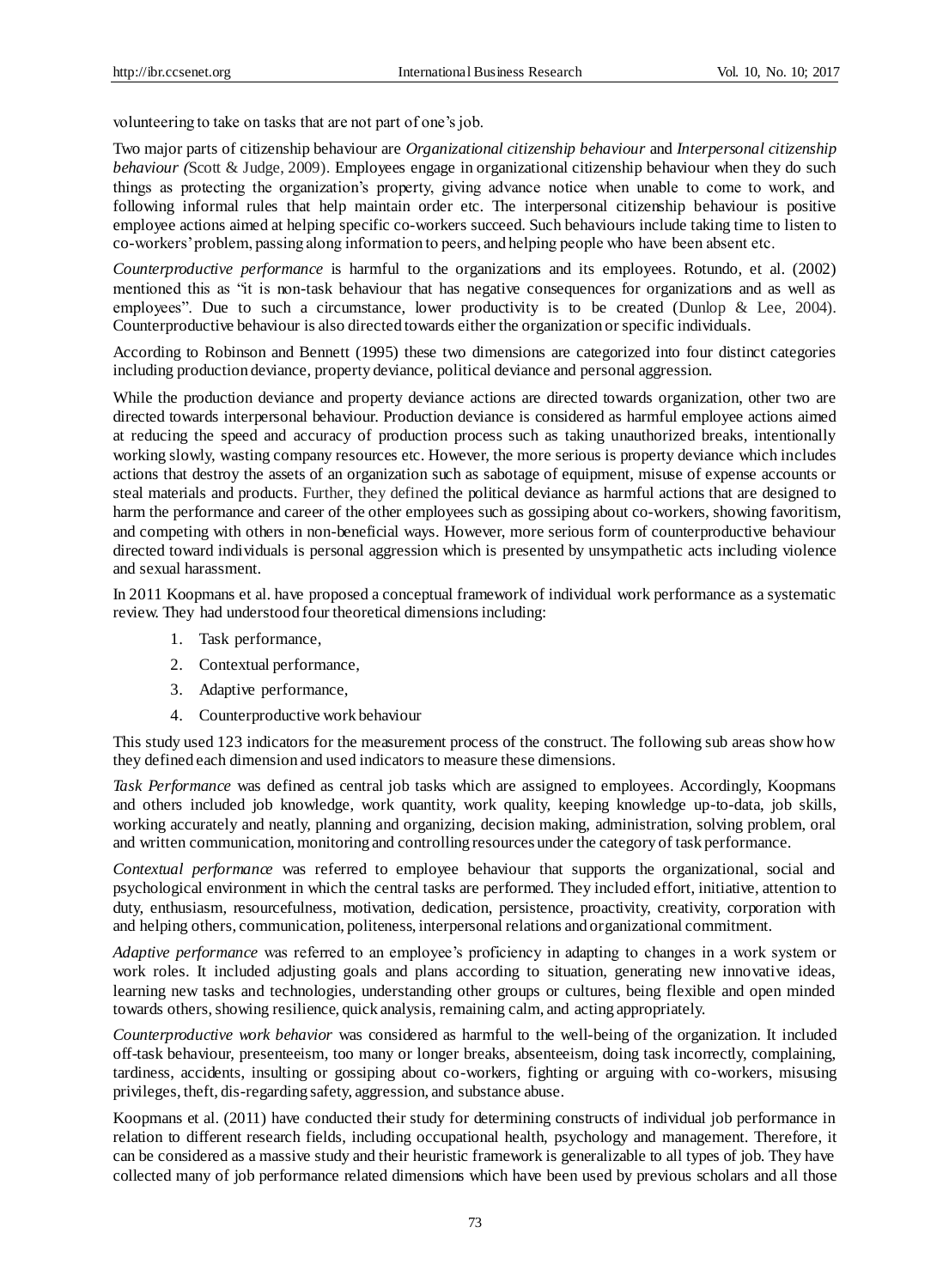dimensions have been categorized into above four. Further, they have proposed to conduct empirical studies for future researchers associating with different types of jobs. As a result of the above findings, taxonomies that have been used in earlier stage up to the present were reviewed. It shows that different scholars have used different measures for measuring purpose of job performance due to its complexity.

The Following Table 1 demonstrates widely used job performance dimensions that have been referred by selected authors in literature from 1986 to up to the present day.

| No |                                | Author/s in Chronological Order (Year)* |          |          |          |          |          |          |          |          |          |          |          |          |          |                |      |
|----|--------------------------------|-----------------------------------------|----------|----------|----------|----------|----------|----------|----------|----------|----------|----------|----------|----------|----------|----------------|------|
|    | Dimensions of Job Performance  |                                         | 2        | 3        | 4        | 5.       | 6        |          | 8        | 9        | 10       |          | 12       | 13       | 14       | Total          | $\%$ |
|    | Pro-social behaviour           | $\times$                                | $\times$ |          |          |          |          |          |          |          |          |          |          |          |          | 02             | 14   |
|    | Organization citizenship       |                                         | $\times$ |          |          |          |          |          |          |          | $\times$ |          | $\times$ |          |          | 03             | 21   |
| 3  | Task performance               |                                         |          | ×        |          |          | $\times$ |          |          |          | $\times$ |          | $\times$ | $\times$ | $\times$ | 06             | 42   |
| 4  | Interpersonally oriented       |                                         |          | ×        |          |          |          |          |          |          |          |          |          |          |          | 01             | 07   |
| 5  | Downtime behaviour             |                                         |          | $\times$ |          |          |          |          |          |          |          |          |          |          |          | $\Omega$       | 07   |
| 6  | Destructive behaviour          |                                         |          | $\times$ |          |          |          |          |          |          |          |          |          |          |          | 01             | 07   |
|    | Job specific task behaviour    |                                         |          |          | $\times$ |          |          |          |          |          |          |          |          | $\times$ |          | 02             | 14   |
| 8  | Non job specific behaviour     |                                         |          |          | $\times$ |          |          |          |          |          |          |          |          | $\times$ |          | 02             | 14   |
| 9  | Written and oral communication |                                         |          |          | $\times$ |          |          |          |          |          |          |          |          | $\times$ |          | 02             | 14   |
| 10 | Demonstrating effort           |                                         |          |          | $\times$ |          |          |          |          |          |          |          |          | $\times$ |          | 02             | 14   |
| 11 | Personal discipline            |                                         |          |          | $\times$ |          |          |          |          |          |          |          |          | $\times$ |          | 02             | 14   |
| 12 | Peer and team performance      |                                         |          |          | $\times$ |          |          |          |          |          |          |          |          | $\times$ |          | 02             | 14   |
| 13 | Supervision or leadership      |                                         |          |          | $\times$ |          |          |          |          |          |          |          |          | $\times$ |          | 02             | 14   |
| 14 | Management/ administration     |                                         |          |          | $\times$ |          |          |          |          |          |          |          |          | $\times$ |          | 02             | 14   |
| 15 | In role work performance       |                                         |          |          |          | $\times$ |          |          |          |          |          |          |          |          |          | 01             | 07   |
| 16 | Extra-role behaviour           |                                         |          |          |          | $\times$ |          |          |          |          |          |          |          |          |          | 01             | 07   |
| 17 | Contextual Performance         |                                         |          |          |          |          | $\times$ | $\times$ | $\times$ |          |          |          |          | $\times$ | $\times$ | 0 <sub>5</sub> | 35   |
| 18 | Generic work behaviour         |                                         |          |          |          |          |          |          |          | $\times$ |          |          |          |          |          | $_{01}$        | 07   |
| 19 | Adaptive work behaviour        |                                         |          |          |          |          |          |          |          |          |          | $\times$ |          | $\times$ | $\times$ | 03             | 21   |
| 20 | Counterproductive behaviour    |                                         |          |          |          |          |          |          |          |          | $\times$ |          | $\times$ |          | $\times$ | 03             | 21   |

Table 1. Dimensions of job performance used by previous authors

*(Source: based on literature)*

\*1. Brief and Motowidlo, (1986), 2. Organ (1988), 3. Murphy (1989), 4. Campbell et al. (1990), 5. Borman and Brush (1993), 6. Borman and Motowidlo (1993), 7. Motowidlo and Van Scotter (1994), 8. Borman and Motowidlo (1997), 9. Hunt (1996), 10. Viswesvaran and Ones (2000), 11. Pulakos et al. (2000), 12. Rotundo and Sackett (2002), 13. Stokes (2008), 14. Koopmans et al. (2011).

As a result of the discussion summary depicted in Table 1, up to year 2011 different types of job performance dimensions have been applied for measurement purpose. It shows that there is a remarkable trend and widely used dimensions have appeared. 42% of authors of the Table 1 consider that task performance is widely used dimension for measuring job performance and 35% of authors have used contextual performance as an important taxonomy. Other widely used job performance dimensions are adaptive and counterproductive work behaviour and citizenship behaviour. According to above evidences materialized from literature, task performance and contextual performance should be the most popularly used dimensions for measuring job performance. Furthermore, literature findings provide evidence that there are incalculable dimensions in literature for measuring job performance and some researchers have given different names for similar measures. Therefore, there is a possibility to amalgamate different dimensions in Table1 subjected to reasonable evidences.

For example, "task performance", "job specific task behaviour" and "in role work performance" can be considered under the same category. Murphy (1989) elaborated task performance as "the accomplishment of tasks within an incumbent's job description". Williams and Anderson (1991) explained "in role work behaviour related to duties and responsibilities that are formally specified in the employment contract." Further, Campbell et al. (1990) measured job performance as prioritizing to the job specific task behaviour. They considered that job specific task behaviour as "a part of formal job of employee."

The other example is that "organizational citizenship behaviour", "extra-role behaviour", "non-job specific task behaviour" and "contextual behaviour" can be incorporated to the same category. Of course, Batman and Organ (1983) explains that the extra role behaviour which is not a part of the employees' formal job and this type of behaviour is called "organizational citizenship behaviour." Further, non-job specific behaviours do not pertain only to a particular job (Campbell et al., 1990). Motowidlo and Van Scotter (1994), Borman and Motowidlo (1997), Hattrup, O' Connell, and Wingate (1998) mentioned that abilities and skills tend to predict task performance while personality and related factors tend to predict contextual performance.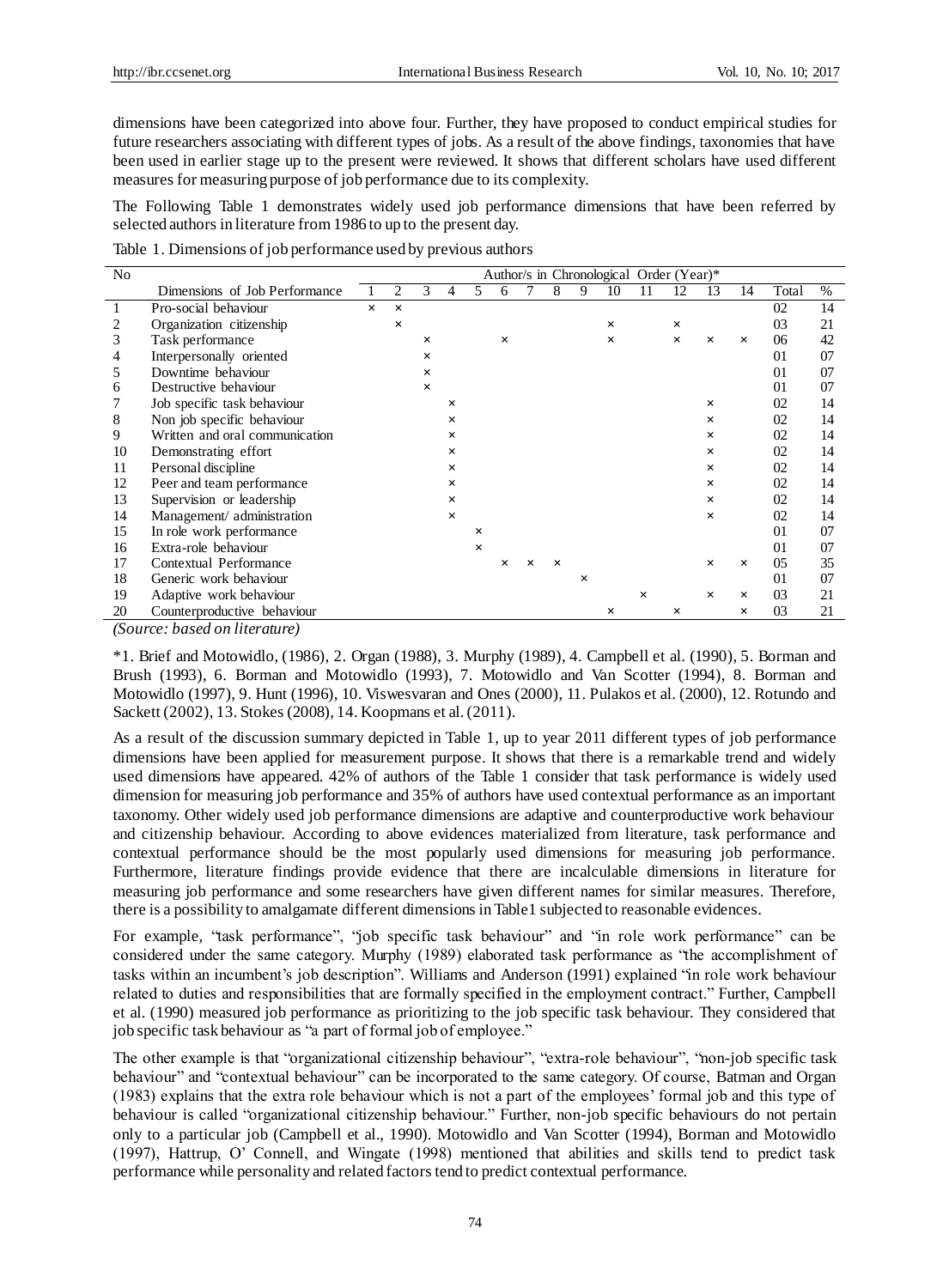Besides, "destructive or hazardous behaviour" of Murphy can be merged with the "counterproductive work behaviour". Of course, counter productive work behaviour relates to non-task negative consequences for organization as well as employees (Rotundo, 2002). Murphy (1989) provides the same meaning and explains "destructive work behaviour" compliance with rules, violence of job, theft and other behaviours counterproductive to the goals of the organization. As a result of the above review, taxonomies of job performance are reasonable to categorize generally into three such as task performance, contextual performance and counterproductive work behaviour.

# *3.5 Dimensions of Job Performance Related to Specific Professions*

The above analytical part reviewed and prioritized the job performance domain for general usage. Following part of this paper is expected to review the taxonomies of job performance that have been used in recent studies for different professions representing service sector organizations. According to Chang and Chen (2006), Jung and Jung (2001) as cited in Sani et al. (2013), "performance could be indicated by assessing employees' workload where the determination of workload plays an important role in designing and evaluating an existing man-machine system". The workload may not be similar in different occupational settings. Following empirical findings in Exhibit 2, show selected evidence for the synthesis of job performance used by researchers recently associating with the selected specific job positions including service sector employees.

| Year | Author/s                             | Study topic                                                                                                                                   | Sample of the<br>study                                                                | Dimensions of job performance                                                                                                                                                                                                                                                                                                                                                       |
|------|--------------------------------------|-----------------------------------------------------------------------------------------------------------------------------------------------|---------------------------------------------------------------------------------------|-------------------------------------------------------------------------------------------------------------------------------------------------------------------------------------------------------------------------------------------------------------------------------------------------------------------------------------------------------------------------------------|
| 2000 | Conway                               | Managerial<br>performance<br>development constructs<br>and<br>personality correlates                                                          | 2110 Managers,<br>variety of industries                                               | 1. Interpersonal effectiveness<br>2. Willingness to handle different situations<br>3. Team work and personal adjustment<br>4. Adaptability<br>5. Leadership and development                                                                                                                                                                                                         |
| 2003 | Rothmann,<br>and<br>Coetzer          | The<br>big<br>five<br>personality<br>dimensions<br>and<br>job<br>performance                                                                  | 159 employees of a<br>pharmaceutical<br>company                                       | 1. Task performance<br>2. Creativity<br>3. Managerial skills                                                                                                                                                                                                                                                                                                                        |
| 2006 | Vandaele,<br>and<br>Gemmel           | implication<br>Performance<br>of<br>in-role and extra-role behaviour                                                                          | 1174 employees of<br>front retail service<br>employees                                | 1. In-role performance<br>2. Extra role performance towards customers<br>3. Extra-role<br>performance<br>towards<br>the<br>organization                                                                                                                                                                                                                                             |
| 2007 | Griffin,<br>Neal,<br>and<br>Parker   | A new model of work role<br>performance:<br>positive<br>behaviour in uncertain and<br>interdependent contexts                                 | 491<br>Supervisors<br>from<br>32<br>organizations                                     | 1. Individual task behaviours:<br>Task Proficiency, Task adaptability and Task<br>proactivity<br>2. Team member behaviours:<br>Team member proficiency, Team member<br>adaptability and Team member proactivity<br>3. Organization member behaviours:<br>Organizational<br>member<br>proficiency,<br>Organizational member adaptability<br>and<br>Organizational member proactivity |
| 2013 | Usop et al.                          | Work performance and job<br>satisfaction among teachers                                                                                       | 200 Teachers,<br>division of Cotabato<br>city Philippines                             | 1. Diversity of learners<br>2. Curriculum content and pedagogy<br>3. Planning, assessing and reporting<br>4. Learning environment<br>5. Social regards for learning<br>6. Community linkages<br>7. Personal, social growth and professional<br>development                                                                                                                          |
| 2014 | Shekari et al.                       | Investigating the relationship<br>between quality of working life<br>and employees ' performance                                              | 150 Staff members<br>of water and waste<br>water<br>office,<br>Khorasan, Razavi       | Annual performance indicators                                                                                                                                                                                                                                                                                                                                                       |
| 2014 | Hettiararchchi.<br>and<br>Jayarathna | The effect of employee work<br>related attitudes on employees<br>job performance: tertiary and<br>vocational education sector in<br>Sri Lanka | 323<br>employees<br>of<br>the<br>technical<br>education<br>and<br>vocational training | 1.Trait based<br>2. Behaviour based<br>3. Results based                                                                                                                                                                                                                                                                                                                             |
| 2015 | Muindi et al.                        | of<br>work<br>life.<br>Ouality<br>personality, job<br>satisfaction,<br>competence<br>and<br>job<br>performance of academic staff              | 365 Academic staff<br>Kenyan public<br>in<br>universities                             | 1. Task performance including<br>Job -specific task performance<br>Non-job specific task performance<br>2. Contextual performance including                                                                                                                                                                                                                                         |

Exhibit 2. Dimensions of job performance related to different professions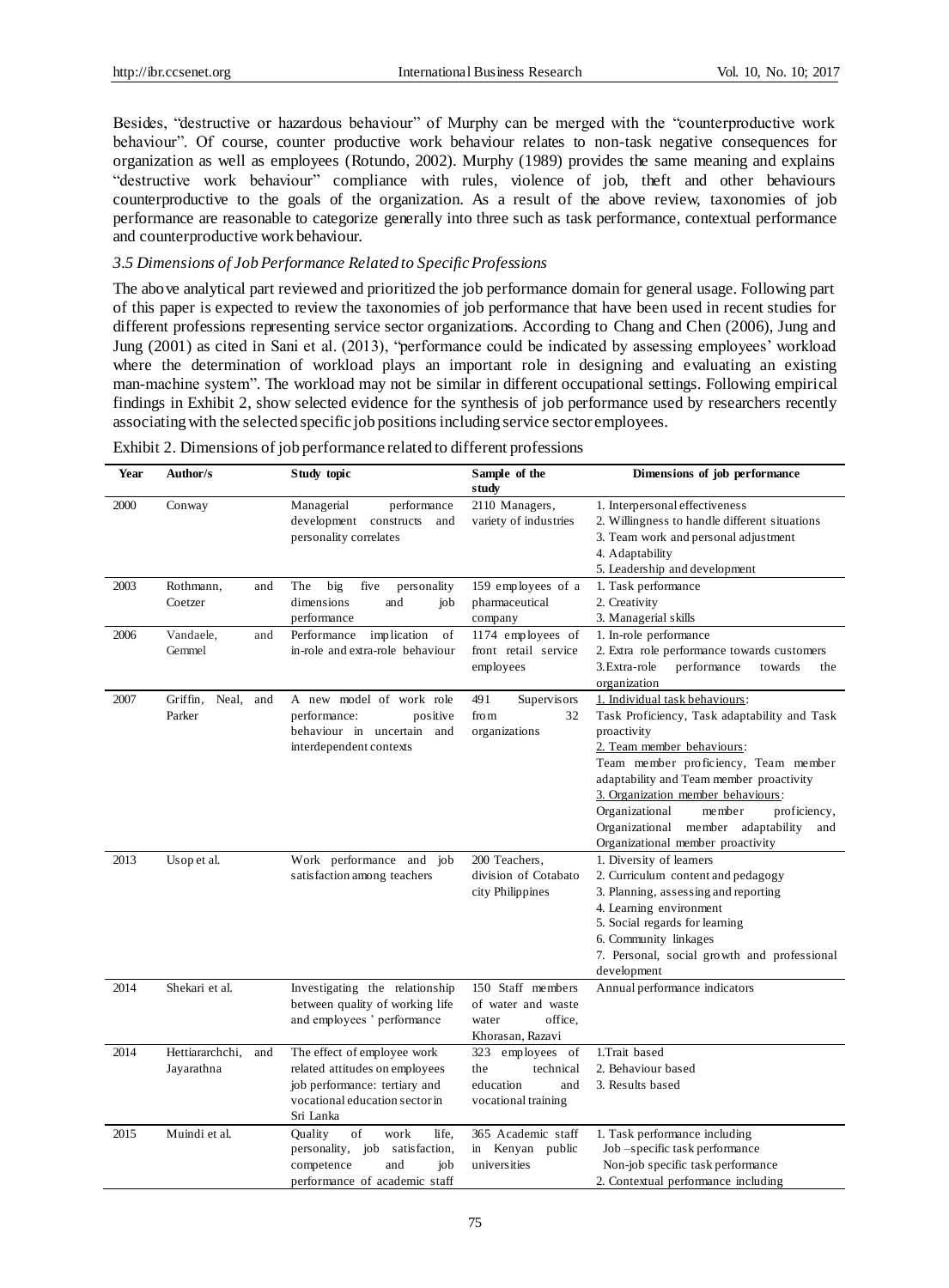|      |                    | in public universities in Kenya                                                                                                                      |                                                                 | Effort<br>Personal discipline<br>Team work                                                                                      |
|------|--------------------|------------------------------------------------------------------------------------------------------------------------------------------------------|-----------------------------------------------------------------|---------------------------------------------------------------------------------------------------------------------------------|
| 2015 | Rai and Tripathi   | A study on quality of work life<br>effects<br>and<br>job<br>its<br>on<br>performance                                                                 | 253 IT professionals<br>from middle level<br>cadre              | 1. Knowledge<br>2. Skills<br>3. Quality<br>4. Accountability                                                                    |
| 2015 | Hafeez and Akbar   | training<br>of<br>Impact<br>on<br>employees performance                                                                                              | <b>Officers</b><br>οf<br>pharmaticulatic<br>companies, Pakistan | 1. Demonstrating team work<br>2. Communication skills<br>3. Customer service<br>4. Interpersonal relationship<br>5. Absenteeism |
| 2016 | Philippaers et al. | Perceived<br>employability<br>in<br>relation to job performance: A<br>cross-lagged study accounting<br>for a negative Path via reduced<br>commitment | 791<br>Flemish<br>employees                                     | 1. Task behaviour<br>2. Helping behaviour<br>3. Creative behavior                                                               |

*(Source: based on literature)*

The above Exhibit 2 shows recent empirical findings of job performance measurement dimensions which have been used by different authors to measure job performance of different professions. Among them, there are managers, teachers, lecturers, IT professionals, office staff members, and retail employees. According to each profession, dimensions of job performance diverge. It is evident for multidimensional nature of job performance. On the other hand Exhibit 2 provides evidence for the customized nature of performance measures. Adding further, Austin and Villanova (1982), as cited in Welbourne et al. (1998) highlighted that lack of generalizability of the performance criteria hinders the validity of many predictors of job performance. Eventually, it can be noted that job performance is normally conceptualized as actions and behaviours that are under the control of the individual that contribute to the goals of the organization. Hence, dimensions may vary according to job tasks, work circumstances, personal traits, organizational environment etc.

#### *3.6 Importance of Job Performance*

It is indeed a critical organizational phenomenon owing to several value motives or reasons which are presented as follows:

- i. Job performance is one of the most extensively researched phenomena.
- ii. Job performance works as an outcome or a consequence of many variables in many of studies.
- iii. Job performance can be considered as an intervening variable.
- iv. Summation of individual performance makes organizational performance or business performance.

i. *Job performance is one of the most extensively researched phenomena*. There are lots of theoretical and empirical studies which have been conducted in relation to job performance. As evidence, this paper has reviewed many theoretical and empirical findings above in Table 1 and Exhibit 2. Furthermore, according to Arvey and Murphy (1998), Campbell (1990), Austin and Vilanova (1992), Schemidt and Hunter (1992), Murphy and Cleveland (1995), as cited in Viswesvaran (2001) job performance is an important 'Construct' in industrial or organizational psychology. Sonnentag and Frese (2001) conducted a desk research and found 146 research findings during the past 20 years. As a result, they found that 54.8% of literature sources considered individual level performance as a *'Core-construct'*.

ii. *Job performance works as an outcome or a consequence of many variables in many of studies*. Schmidt and Hunter (1992) mentioned that Job performance is the most important 'Dependent Variable' in industrial work and organizational psychology. A desk research conducted by Sonnentag and Frese (2001) reveals that majority of the sample (72.5%) addressed individual level performance as a 'D*ependent variable'* or *'Outcome measure'*. As per researchers namely Beh (2011), Shekari et al. (2014), Hettiarachchi and Jayarathna (2014), Muindi et al. (2015), Rai and Tripathi (2015), Hafeez (2015), and Philippaers (2016) have conducted studies and measured job performance as a dependent variable.

iii*. Job performance can be considered as an intervening variable.* It means that there is a causal link between both individual perspective as well as the organizational level perspective. Accordingly, job performance should be linked with employee ability, traits, motivation, education, job knowledge and skills etc. Due to the variation of those factors, job performance may be varied by person to person. On the other hand it affects to the overall outcomes of the organization. It means that the consequences (results) of job performance are productivity,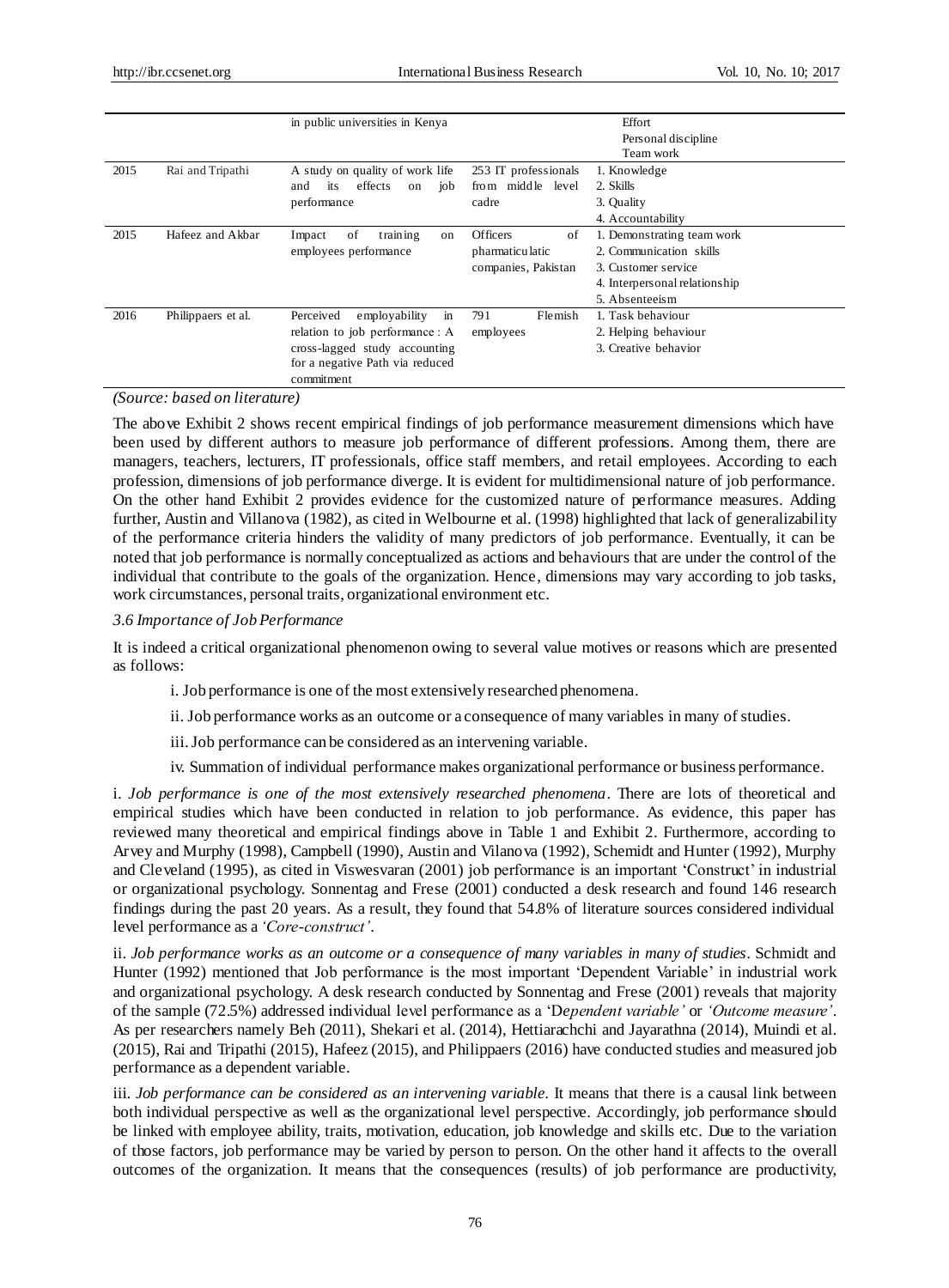customer retention, customer satisfaction, growth of sales etc.

#### iv. *Summation of individual performance makes organizational performance or business performance.*

Individual performances determine the performance of the organization as a whole (Hitt et al., 1979). Sum of individual job performances in all departments of an organization will become organizational performance of that organization. Rounok and Parvin (2011) emphasized that skilled, qualified, and motivated workforce contributes a lot to achieve the organization's success. Hatane (2015) mentioned that organizational performance includes both financial and non-financial performance. Job performance is also considered under the subjective and objective forms or quantity and quantity forms. Hence, the overall individual performance directly relates to business performance. Newstrom and Davis (1997), shows the relationship between ability and organizational results emphasizing the importance of individual contribution to the organizational outcomes.

Exhibit 3. Individual contribution for organizational results

|                                    | 1. Knowledge x skill                   |  |  |             | $=$ ability                     |  |  |
|------------------------------------|----------------------------------------|--|--|-------------|---------------------------------|--|--|
|                                    | 2. Attitude x situation                |  |  |             | $=$ motivation                  |  |  |
|                                    | 3. Ability x motivation                |  |  |             | $=$ potential human performance |  |  |
|                                    | 4. Potential performance x resources x |  |  | opportunity | $=$ organizational results      |  |  |
| (Source: Newstrom and Davis, 1997) |                                        |  |  |             |                                 |  |  |

As a result of the above matters it is clear that the interaction among the individual characteristics and characteristics of the situation causes individual performance and it is the base for organizational results.

It is possible to mention here another motive for considering job performance as critical. Importance of job performance can also be presented when purposes of evaluation of job performance are considered. In organizations evaluation or appraisal of employee job performance is done at least once a year (Opatha, 1992). According to Opatha 2013, evaluation of employee job performance has a variety of utility and serves as a summative function (to assist in making equitable and effective personal decisions such as salary increments, incentives, transfers and disciplinary actions); a formative function (to improve employee current and future performance by identifying strengths and weaknesses and accordingly by training and developing); and an informative function (a communication to the employee dealing with upward and downward communication for self-motivation and self-development).

Moreover, Cascio (1991) categorized the purposes of job performance into three; including 1.administrative purposes to the organization, 2.Feedback purpose to the individuals and 3.Research purpose for deciding validation of selection techniques or efficacy of training etc. DeVries et al. (1986), as cited in Viswesvaran (2001), noted that the uses of job performance assessment in Great Britain can be categorized into three; 1. To improve current performance, 2.To set objectives, and 3. To identify training and development needs. As per, Viswesvaran (2001) reviewed the results of different researchers and noted " in 1970 in both United States and the United Kingdom indicated the prevalence of the job performance assessment for the purpose of making administrative decisions". The above findings show supportive evidences towards the different usages of job performance results.

With reference to the above, it is clear that job performance is a more important construct on behalf of employee perspective as well as employer perspective. Hence, it is worth to create our working definition for job performance as follows.

*"Job performance is the extent to which the employee has shown his or her traits, engaged in behaviours and produced results which are appropriate to task performance, and has engaged in citizenship performance and counterproductive performance during a particular period of time."*

As a result interaction of individual characteristics and characteristics of the situation, employees may behave differently. Hence, traits and employee behaviours are more sensible for job performance. On the other hand, it is needed to consider how individuals contribute towards the organization. It means that measures should be linked with output of individuals' work. Accordingly, employee behaviour that directly contributes to producing goods or services is labeled as 'Task performance' and employee behaviour that helps others and creates a positive work environment is labeled as 'Citizenship performance' and harmful employee behaviour that is labeled as 'Counterproductive performance'.

#### **4. Conclusion**

Every organization performs its task with the help of its resources. Among the resources manpower is the live resource that utilizes other non-living resources for maximum level of output. The human resource is critical and difficult to manage because human behaviour is highly unpredictable. It differs not only from individual to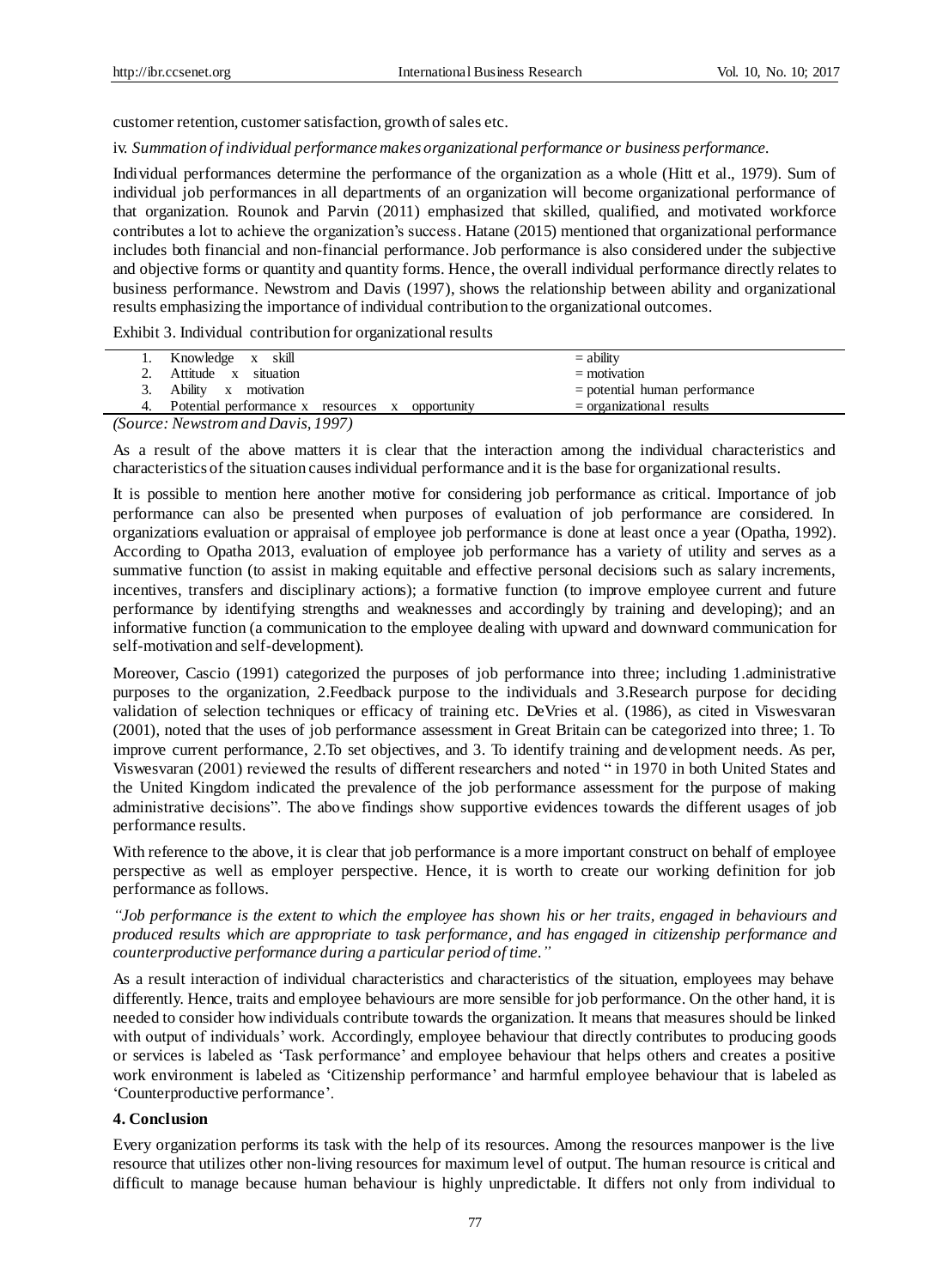individual but also on the part of same individual at different points of time. In spite of biological and cultural similarities, human beings not only differ in their appearance but also in their capabilities and competencies based on their living background, training, experiences and personal qualities etc. With the aim of reviewing literature of job performance, this paper focused on six objectives. The first objective was to define job performance according to different authors. They were careful to define job performance based on job, job tasks, personal qualities and existing circumstances. Secondly, the paper discussed the dynamic nature of the concept of job performance and reviewed both personal and system factors which may affect its dynamic nature. Thirdly, this paper reviewed different taxonomies of job performance in chronological order and it is concluded that job performance is a multidimensional concept. As a result, the selected twenty dimensions of job performance were compared among selected authors and these dimensions were summarized based on their usage. Hence, the forth objective was achieved having found widely used job performance dimensions that are task performance and contextual performance based on literature comparison. As the fifth objective, recently used dimensions of measuring job performance were found from recent empirical findings that have been done in service sector related organizations. It reviews that researchers have unquestionably used different dimensions for measuring job performance for different professions based on their requirements. Finally we reviewed that there are numbers of specific dimensions which have been categorized yet, researchers face difficulties in applying clear-cut measurement dimensions. Though this study is a desk research, it reviewed well the construct of job performance, dimensions and did a comparison among the researchers and created the working definition for job performance and suggested more appropriate measurement dimensions for measuring job performance. Further, empirical findings were reviewed based on different occupations in service sector organizations. It is also discussed four motives under the importance of job performance adding novelty to the existing literature. Finally, we recommend that empirical studies must be done specially for job performance of diverse employee work groups in diverse careers associating with service sector in different organizations in different countries.

#### **References**

- Barrick, M. R., & Mount, M. K. (1993).Autonomy as a moderator of the relationships between the Big Five personality dimensions and job performance. *Journal of applied Psychology*, *78*(1), 111. https://doi.org/10.1037/0021-9010.78.1.111
- Bass, A. R., & Turner, J. N. (1973). Ethnic group differences in relationships among criteria of job performance. *Journal of Applied Psychology*, *57*(2), 101. https://doi.org/10.1037/h0037125
- Bateman, T. S., & Organ, D. W. (1983). Job satisfaction and the good soldier: The relationship between affect and employee "citizenship". *Academy of management Journal*, *26*(4), 587-595. https://doi.org/10.2307/255908
- Beh, L. S. (2011). Challenges of quality of work life: Evidence and implications in developed and developing countries.
- Benardin, H. J., & Russell, J. E. (1993).*Human Resource management; An Experiential Approach*, (2<sup>nd</sup>ed.).
- Bernardin, H. J., & Beatty, R. W. (1984). Performance Appraisal: Assessing Human Behavior at Work (Kent, Boston: MA).
- Borman, W. C., & Brush, D. H. (1993). More progress toward a taxonomy of managerial performance requirements. *Human performance*, *6*(1), 1-21. https://doi.org/10.1207/s15327043hup0601\_1
- Borman, W. C., & Motowidlo, S. J. (1997). Task performance and contextual performance: The meaning for personnel selection research. *Human performance*, *10*(2), 99-109. https://doi.org/10.1207/s15327043hup1002\_3
- Borman, W. C., & Motowidlo, S. M. (1993).Expanding the criterion domain to include elements of contextual performance. *Personnel Selection in Organizations; San Francisco: Jossey-Bass*, 71.
- Brief, A. P., & Motowidlo, S. J. (1986). Prosocial organizational behaviors. *Academy of management Review*, *11*(4), 710-725.
- Brown, S. P. (1996). A meta-analysis and review of organizational research on job involvement.
- Campbell, J. P., McHenry, J. J., & Wise, L. L. (1990). Modeling job performance in a population of jobs. *Personnel Psychology*, *43*(2), 313-575. https://doi.org/10.1111/j.1744-6570.1990.tb01561.x
- Campbell, J. P. (1990). Modeling the performance prediction problem in industrial and organizational psychology. In: Dunnette MD, Hough LM, eds.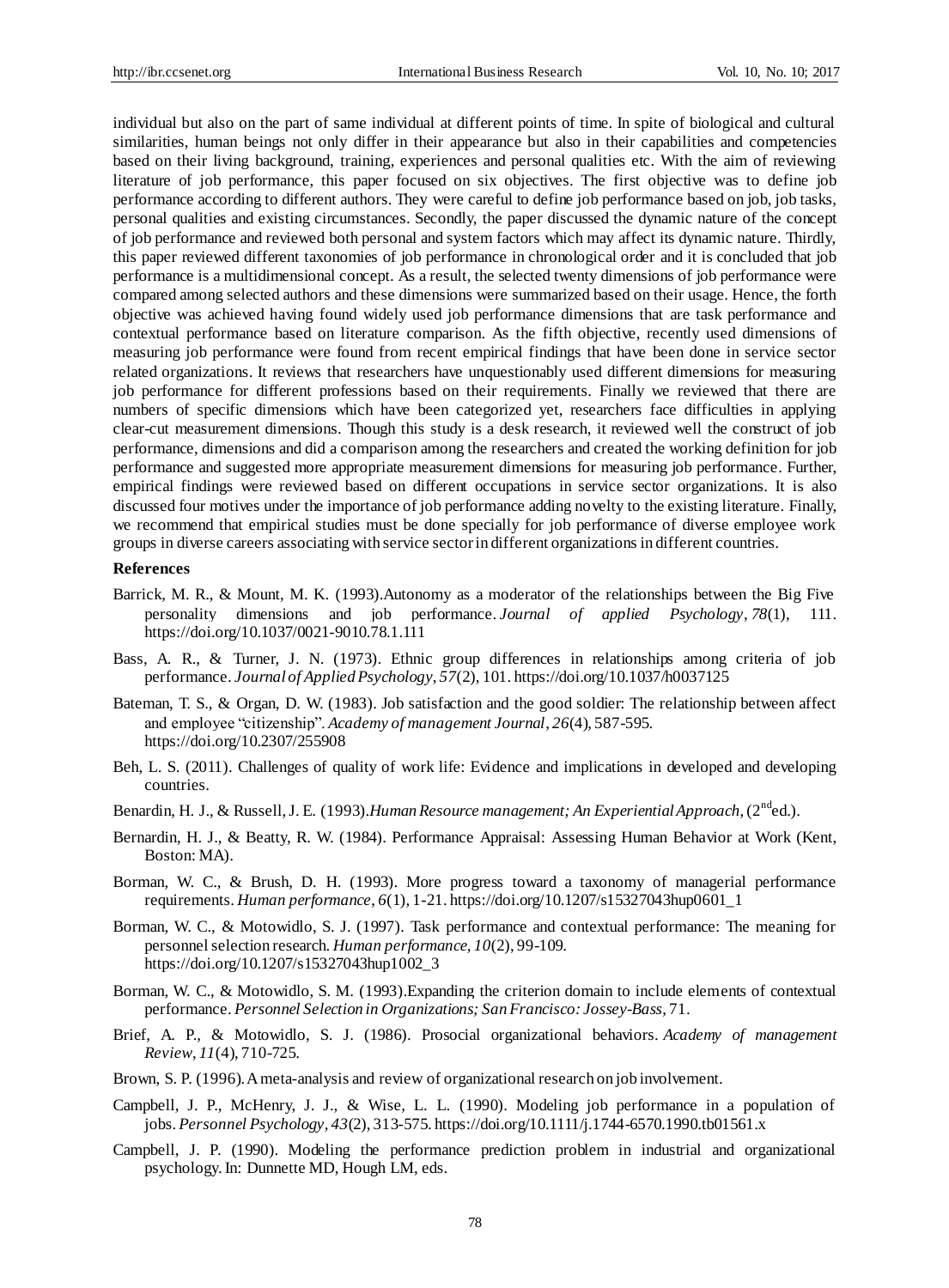Cascio, W. F. (1991), Applied Psychology in personnel Management, 4<sup>th</sup> edition, Englewood, NJ: Prentice Hall.

- Conway, J. M. (2000). Managerial performance development constructs and personality correlates. *Human Performance*, *13*(1), 23-46. https://doi.org/10.1207/S15327043HUP1301\_2
- Griffin, M. A., Neal, A., & Parker, S. K. (2007). A new model of work role performance: Positive behavior in uncertain and interdependent contexts. *Academy of management journal*, *50*(2), 327-347. https://doi.org/10.5465/AMJ.2007.24634438
- Hackman, J. R., & Oldham, G. R. (1976). Motivation through the design of work: Test of a theory. *Organizational behavior and human performance*, *16*(2), 250-279. https://doi.org/10.1016/0030-5073(76)90016-7
- Hafeez, U., & Akbar, W. (2015). "Impact of Training on Employees Performance"(Evidence from Pharmaceutical Companies in Karachi, Pakistan). *Business Management and Strategy*, *6*(1), 49-64. https://doi.org/10.5296/bms.v6i1.7804
- Hatane, S. E. (2015). Employee satisfaction and performance as intervening variables of learning organization on financial performance. *Procedia-Social and Behavioral Sciences*, *211*, 619-628. https://doi.org/10.1016/j.sbspro.2015.11.081
- Hattrup, K., O'Connell, M. S., & Wingate, P. H. (1998). Prediction of multidimensional criteria: Distinguishing task and contextual performance. *Human Performance*, *11*(4), 305-319. https://doi.org/10.1207/s15327043hup1104\_1
- Hazzi, O. A., & Maldaon, I. S. (2012). Prosocial organizational behaviors: The lifeline of organizations. *European Journal of Economics, Finance and Administrative Sciences*, *54*, 106-114.
- Hettiararchchi, H. A. H., & Jayarathna, S. M. D. Y. (2014). The effect of Employee Work Related Attitudes on Employee Job Performance: A Study of Tertiary and Vocational Education Sector in Sri Lanka.
- Hitt, M. A., Mathis, R. L., & Middlemist, R. D. (1979). Effective management. West Publishing Company.
- Howard, A. (1995). The changing nature of work, San Frsnsisco, Jossy-Bass.
- Hunt, S. T. (1996). Generic work behavior: An investigation into the dimensions of entry level, hourly job performance. *Personnel Psychology*, *49*(1), 51-83. https://doi.org/10.1111/j.1744-6570.1996.tb01791.x
- Hunter, J. E. (1986). Cognitive ability, cognitive aptitudes, job knowledge, and job performance. *Journal of vocational behavior*, *29*(3), 340-362. https://doi.org/10.1016/0001-8791(86)90013-8
- Ilgen, D. R., & Pulakos, E. D. (1999). The changing nature of performance: Implication for staffing, motivation and development. San Francisco: Jossey-Bass.
- Johnson, E. C., & Meade, A. W. (2010). A Multi-Level Investigation of Overall Job Performance Ratings. *Paper presented at the 25th Annual Meeting of the Society for Industrial and Organizational Psychology* , Atlanta, GA.
- Koopmans, L., Bernaards, C.M., Hildebrandt, V. H., Schaufeli, W. B., De Vet, H. C. W., & Vander Beek, A. J. (2011). Conceptual frameworks of individual work performance – A systematic review. *Journal of Occupational and Environmental Medicine, 53*(8), 856-866. https://doi.org/10.1097/JOM.0b013e318226a763
- Landy, F. J., & Farr, J. L. (1983). *The measurement of work performance: Methods, theory, and applications*. Academic Press.
- Lawler, E. E., Mohrman, S. A., & Ledford, G. E. (1992). *Employee involvement and total quality management: Practices and results in Fortune 1000 companies*. Jossey-Bass Inc Pub.
- Motowidlo, S. J., & Van Scotter, J. R. (1994).Evidence that task performance should be distinguished from contextual performance. *Journal of Applied psychology*, *79*(4), 475. https://doi.org/10.1037/0021-9010.79.4.475
- Muindi, F., & K'Obonyo, P. (2015). Quality of Work Life, Personality, Job Satisfaction, Competance, and Job Performance: A Critical review of Literature . *European Scientific Journal*, *11*(26).
- Murphy, K. R. (1989). Dimensions of job performance. *Teting: Applied and Theoretical Perspective,* 218-247. *New York: Praeger.*
- Murphy, P. R., & Jackson, S. E. (1999). Managing work role performance: Challenges for twenty-first century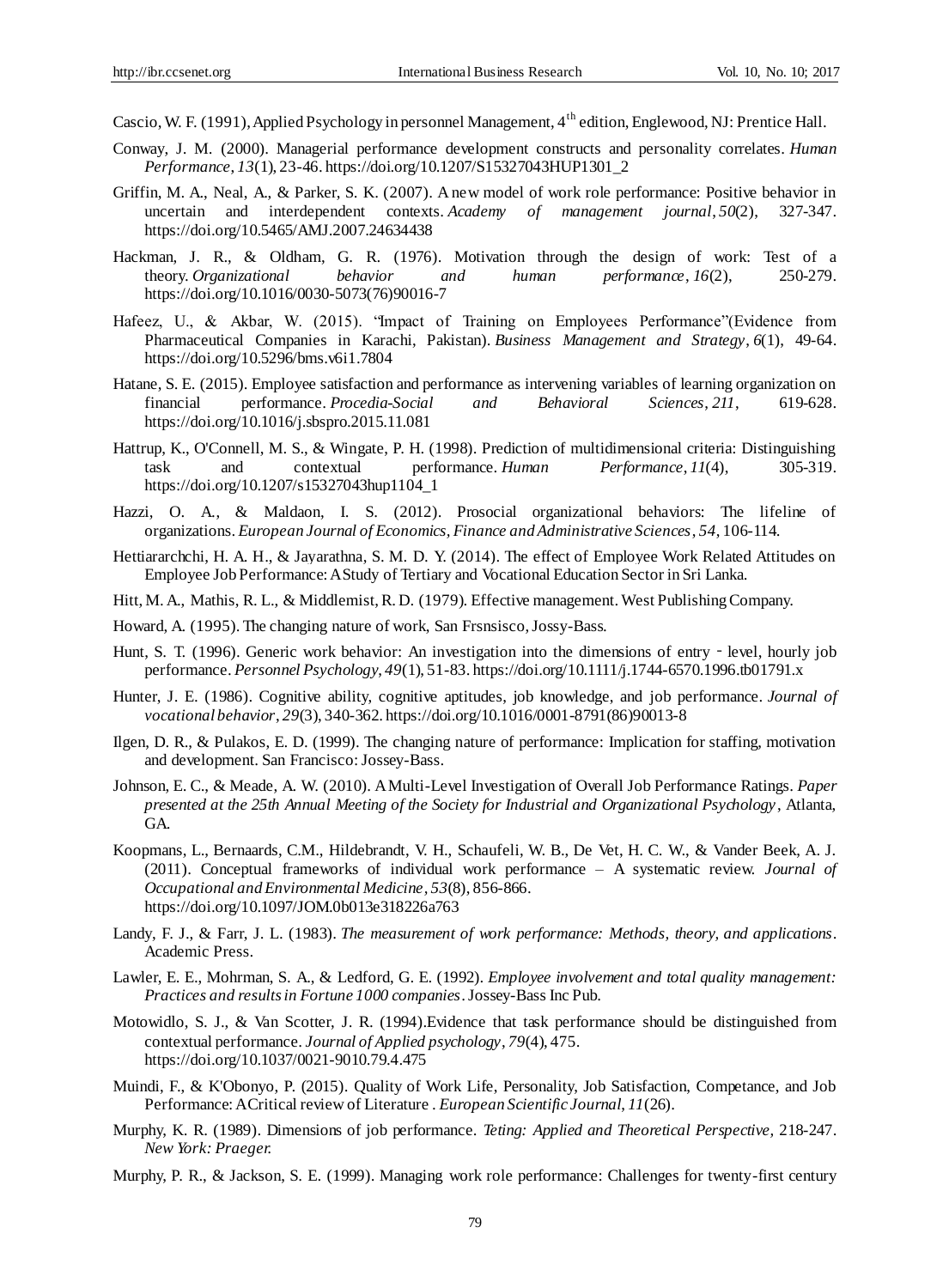organizations and their employees. *Pulakos (Eds.), The changing nature of performance: Implications for staffing, motivation, and development*, 325-365.

- Neal, A. F., & Hesketh, B. (1999).Technology and performance. In D. Ilgen and D. Pulakos (Ed.), *The Changing Nature of performance: Implications for Staffing, Motivation and Development* (pp. 21-55) San Francisco:Jossey-Bass.
- Newstrom, J. W., & Davis, K. (1997).Organizational Behaviour: Human Behaviour of Work, New Dilhi: Tata McGraw-Hill Publishing company Ltd.
- Opatha, H. H. D. N. P. (2015*). Organizational Behavior: The Human Side of Work*, Department of Human Resource Management, University of Sri Jayewardenapura, Sri Lanka.
- Opatha, H. H. D. N. P. (1992). An Assessment of Employee Performance Appraisal Practices of Selected State Corporations in Sri Lanka. *Vidyodaya Journal of Social Science, 6*(1,2), 113-128.
- Opatha, H. H. D. N. P. (2013). Towards a Sound Performance Appraisal System: An Agenda for Action. *Sri Lankan Journal of Human Resource Management*, *4*(1), 62-77. https://doi.org/10.4038/sljhrm.v4i1.5620
- Organ, D. W. (1988). *Organizational citizenship behavior: The good soldier syndrome*. Lexington Books/DC Heath and Com.
- Otley, D. (1999). Performance management: a framework for management control systems research. *Management Accounting Research, 10,* 363-382. https://doi.org/10.1006/mare.1999.0115
- Philippaers, K., De Cuyper, N., Forrier, A., Vander Elst, T., & De Witte, H. (2016). Perceived employability in relation to job performance: A cross-lagged study accounting for a negative path via reduced commitment. *Scandinavian Journal of Work and Organizational Psychology*, *1*(1).
- Porter, L. W., & Lawler, E. E. (1974).The effect of performance on job satisfaction. *Studies in Personal and Industrial Psychology. Third Edition, Illinois*.
- Pulakos, E. D., Arad, S., Donovan, M. A., & Plamondon, K. E. (2000). Adaptability in the workplace: development of a taxonomy of adaptive performance. *Journal of applied psychology*, *85*(4), 612. https://doi.org/10.1037/0021-9010.85.4.612
- Pushpakumari, M. D. (2008). The Impact of Job Satisfaction on Job Performance: An Empirical Analysis. *Meijo Review, 9*(1), 89-105.
- Rai, R., & Tripathi, S. (2015). A Study on QWL and its effects on Job Performance. *Journal of Management Scieces and Technology*, *2*(2), 33-42.
- Rothe, H. F. (1951). Output rates among chocolate dippers. *Journal of Applied Psychology*, *35*(2), 94. https://doi.org/10.1037/h0055106
- Rothe, H. F., & Nye, C. T. (1961). Output rates among machine operators: III. A non-incentive situation in two levels of business activity. *Journal of Applied Psychology*, *45*(1), 50. https://doi.org/10.1037/h0043367
- Rothmann, S., & Coetzer, E. P. (2003). The Big Five Personality Dimensions and Job Performance. *Journal of Industrial Psychology*, *29*(1), 68-74. https://doi.org/10.4102/sajip.v29i1.88
- Rotundo, M., & Sackett, P. R. (2002). The relative importance of task, citizenship, and counterproductive performance to global ratings of job performance: a policy-capturing approach. *Journal of applied psychology*, *87*(1), 66. https://doi.org/10.1037/0021-9010.87.1.66
- Rounok, N., & Parvin, M. M. (2011). Fostering Employee Performance: A Literature Review.
- Sani, J. A., Dawal, M., Zawiah, S., Zakwan, N. M., & Mohideen Batcha, M. F. (2013). Measuring human performance of Malaysian train drivers: developing model using PLS approach.
- Schmidt, F. L., & Hunter, J. E. (1992). Development of a causal model of processes determining job performance. *Current Directions in Psychological Science*, *1*(3), 89-92. https://doi.org/10.1111/1467-8721.ep10768758
- Sekaran, U., & Bougie, R. (2013). Research method for business: A skill Building Approach. New York
- Shekari, G., Monshizadeh, M., & Ansari, M. (2014). Investigating the relationship between quality of working life (based on Walton's model) and employees' performance (based on annual performance evaluation scores) in Water and Wastewater Office, KhorasanRazavi. <http://journal-archieves36.webs.com/254-268may14.pdf>